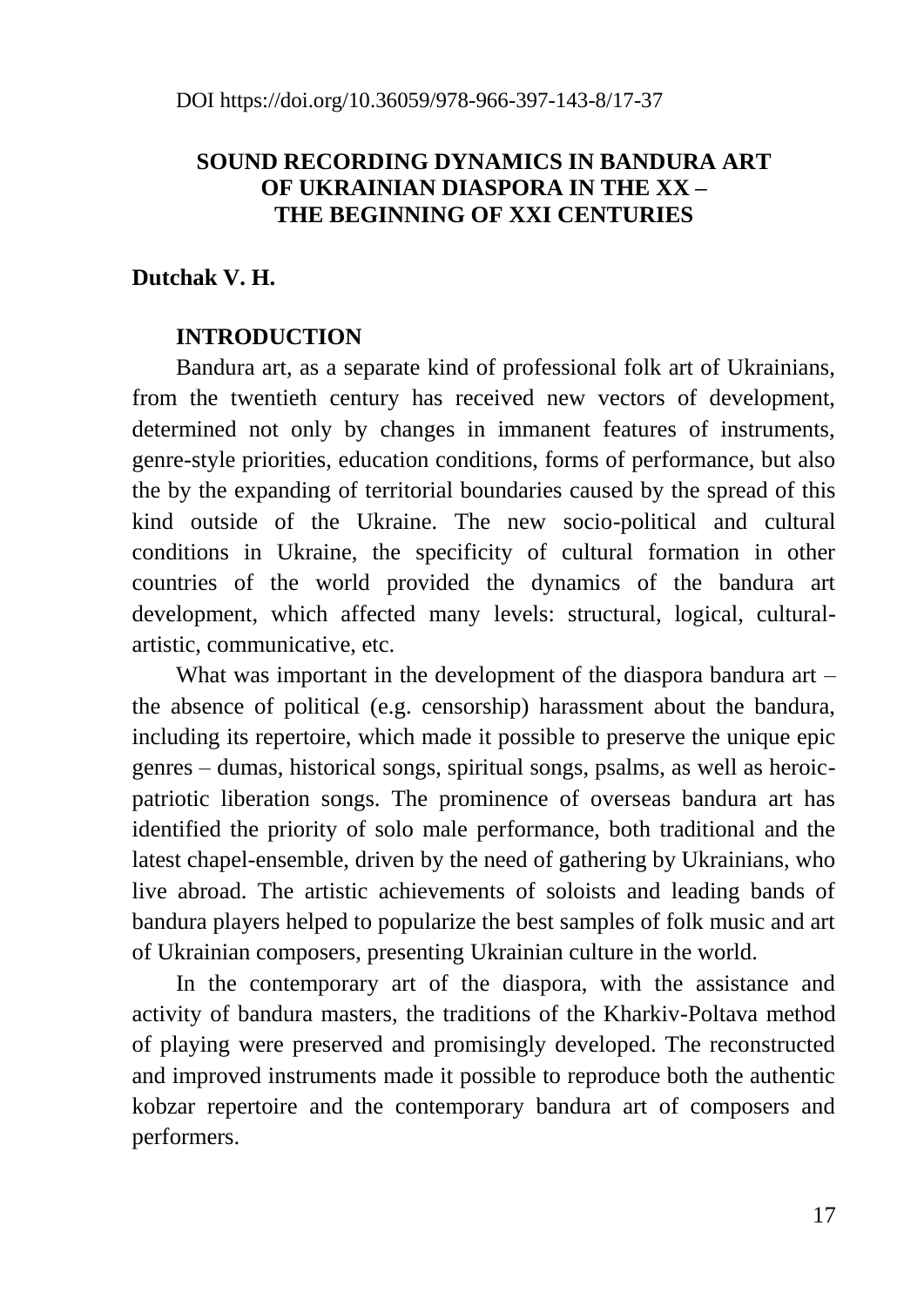Due to the aforementioned factors, it was precisely outside the borders of Ukraine – in the diaspora – that the sound recording of the bandura's epic-song and instrumental concert repertoire was initiated, which significantly outstripped similar processes in mainland Ukraine. Bandura art of the diaspora actualized the cultural dialogue between Ukraine and foreign countries, significantly influenced their rapprochement, mutual search for new approaches in developing of this artistic kind, including the means of sound recording.

### **1. Historical, cultural and social factors in the sound recording development in Ukrainian diaspora**

If a sheet music allows you to analyze composer's art (genre, formative and dramatic principles, melodic, rhythmic, harmonious features of pieces, principles of instrumentation or orchestration, etc.), then only the performance reflects the features of interpretation, style and manner of its carriers, the special atmosphere ("aura") of playing or singing. But as the composer's work remains preserved in the sheet texts, the performance is only preserved in the music-critical reviews and memories of direct listeners. This problem has disappeared with the advent of performance fixing with the help of sound recordings, their promotion through duplication. The pioneer of the Ukrainian phonorecording Yevgeniya Linyova considered this method "free from oral subjective influence, thus keeping the songs in their pure form and in all their immediate melodic beauty"<sup>1</sup>.

During the twentieth century, methods and forms of recording changed. These changes primarily concerned the technical improvement of *recording techniques*: mechanical, magnetic, optical and magnetic-optical, flash memory recording; recording samples: phonograph wax rollers > gramophone record players > reel magnetic tapes > cassette tapes for record players > optical CDs and MP3s > digital DVDs; *recording quality*: mono sound > stereo sound > digital recording and audio processing.

Improvement of audio recording technique also led to the development of playback and sound transmission mechanisms.

<u>.</u>

<sup>&</sup>lt;sup>1</sup> Линева Е. Опыт записи фонографом украинских народных песен [подгот. к изд., вступ. ст. и комм. Е. И. Мурзиной]. К.: Муз. Україна, 1991. 77 с.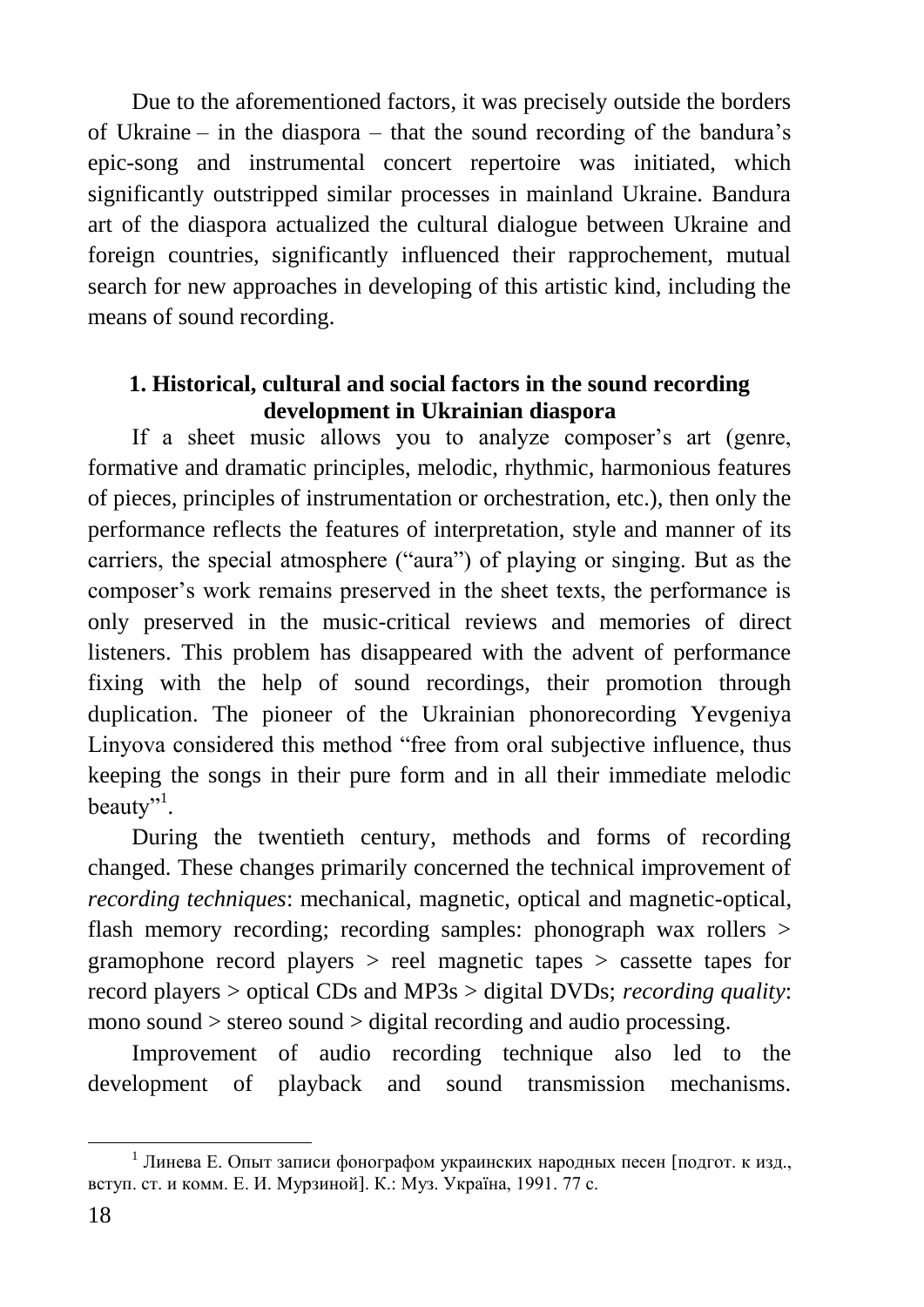Accordingly, the ability to store not only audio, but also emotional and aesthetic information was constantly expanding. The sound recording fixed the interpretation as an achievement of performers (instrumentalists, singers, conductors) not only for contemporaries but also for future generations. This improvement allowed to compare the level of artistic creativity of different time periods. Nowadays, sound recordings can in fact be considered as the only authentic (as compared to listening or criticism) source of historical and performance research, a music bibliography. After all, the written text now means not only sheet texts but also sound recordings. Flashlight, vinyl records, reel tape became the basis of sound documentation. However, these are not adequate phenomena. Written and audio record a single version of the work, but the sound contains elements, albeit a single, but live performance, interpretation of the elements of phrasing, dynamics, agogics, which are denoted schematically in the text.

However, notation remains an important ingredient in scientific research. Sound recording cannot be captured by sight, analytically compared – "vision is generally more objective, more stable, more accurate than hearing"<sup>2</sup>. Therefore, the most reliable for performing analysis is the symbiosis of notated and sound-fixed musical text.

Sound recordings are considered not only as a result of the processes of musical performance, but also an additional component of its communicative function. After all, in foreign countries, when Ukrainian artists did not have sufficient opportunity (financial and temporal) for professional concert or touring activity, the sound recording sometimes became the only way to communicate with the listener, to some extent even the dominant form of Ukrainian musical life in a non-national environment, with a favorable perception of national musical culture.

The field of sound recordings can be considered as a separate significant page of Ukrainian diaspora cultural achievements. A wellknown researcher of this area, Stepan Maksymyuk notes: "Recording activity is the most significant cultural heritage of the Ukrainian community in the diaspora, which is growing not only quantitatively but also qualitatively. The records put a certain mark on our emigration, these

<sup>2</sup> Выготский Л. Психология искусства. М.: Искусство, 1965. С. 63–68.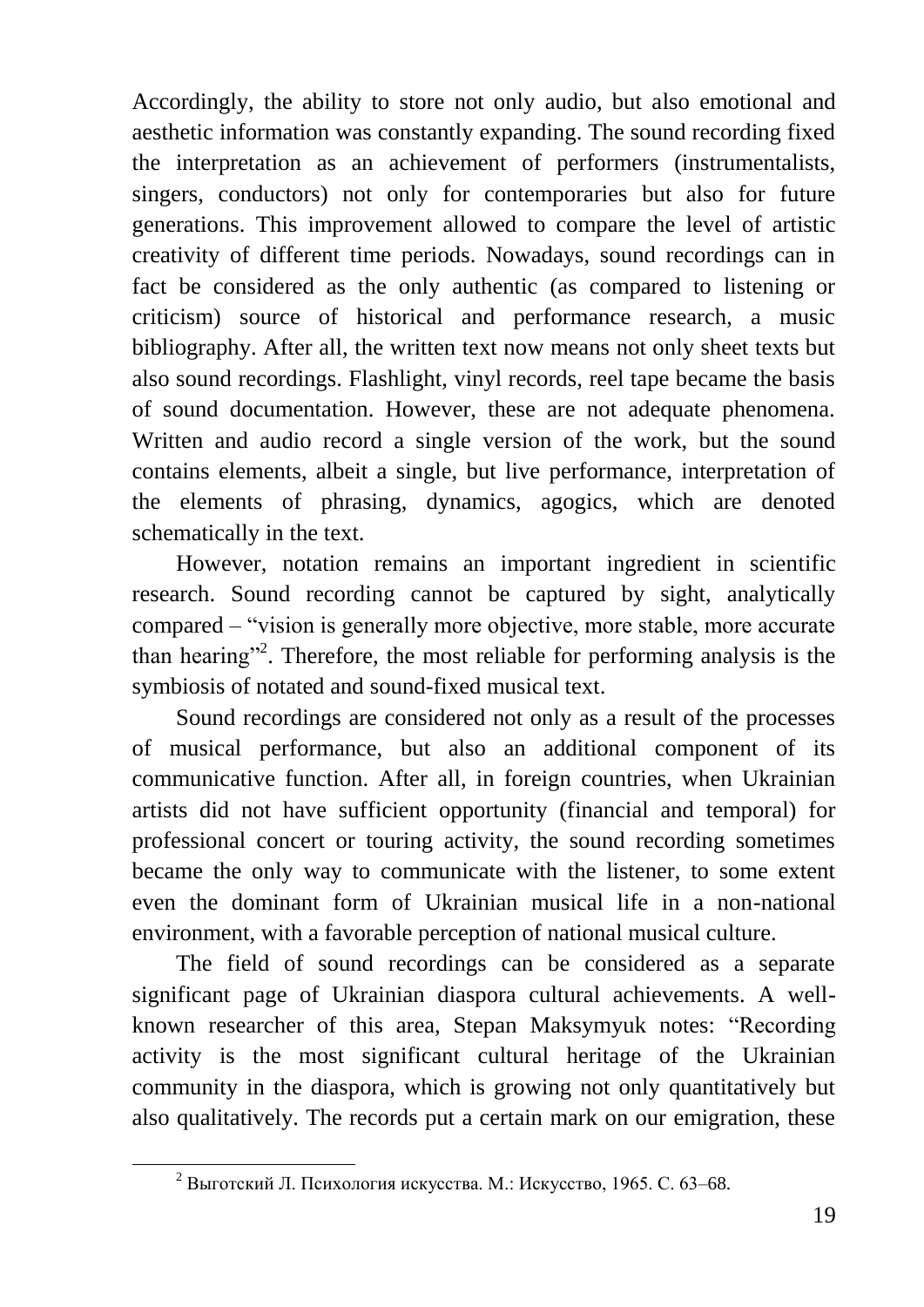are traces of our growth, our contribution to the all-Ukrainian spiritual treasury"<sup>3</sup>. Catalogs of recordings, including bandura, are in fact a separate branch of source science – *discography*<sup>4</sup> , a kind of musical and performance bibliography, sounded by literature. Roman Savycky noted that "a successful sound recording is a happy marriage of art with technology"<sup>5</sup>. Indeed, for example, bandura players' recordings reflect the evolution not only of technical thought (from waxes, discs to the reel tape of various format, digital recording), but also of artistic achievements (performance, playing technique, changes in instrumentation, repertoire genre priorities) and aesthetic requests of the audience. As Oleksandr Koshytz noted, "the recording of our song acquires cultural significance and weight", reflects "the necessity to combine business interests with the interests of music and culture, to give records not only interesting and valuable from the cultural and the music side, but to satisfy the average buyer"<sup>6</sup>.

The relevance of the bandura players' performance research highlights the recordings as a separate direction in addition to the notation samples of the repertoire, as well as the need for generalization of "audio publications", creation of a sound archive or corresponding thematic catalogs. "Once upon a time, as a cultural nation, such catalogs will have to be published, because it will show our national maturity and ability to honor the achievements of past generations",  $-$  S. Maksymyuk emphasized. However, there is also a need to analyze the purely technical and acoustic problems of sound recording, in particular, reverb ("echo, to

<u>.</u>

<sup>3</sup> Максимюк С. Голкою по платівках. *З історії українського звукозапису та дискографії.* Львів; Вашингтон: В-во Укр. Католиц. ун-ту, 2003. С. 67.

<sup>&</sup>lt;sup>4</sup> Discography (fr. disque – disk, plate and gr. grapho – write) – content description and record arrangement, catalogue, lists, periodical sections with annotated lists of records, recordings of the notable artists, sheet music bibliography, contents display, abstracts, books, etc.

<sup>5</sup> Савицький Р. Прелюдія. С. Максимюк. *З історії українського звукозапису та дискографії*. Львів; Вашингтон: В-во Укр. Католиц. ун-ту, 2003. С. 10.

<sup>6</sup> Максимюк С. Справа запису останніх грамофонних платівок О. Кошиця. *З історії українського звукозапису та дискографії*. Львів; Вашингтон: В-во Укр. Католиц. ун-ту, 2003. С. 57.

<sup>7</sup> Максимюк С. Голкою по платівках. *З історії українського звукозапису та дискографії*. Львів; Вашингтон: В-во Укр. Католиц. ун-ту, 2003. С. 71.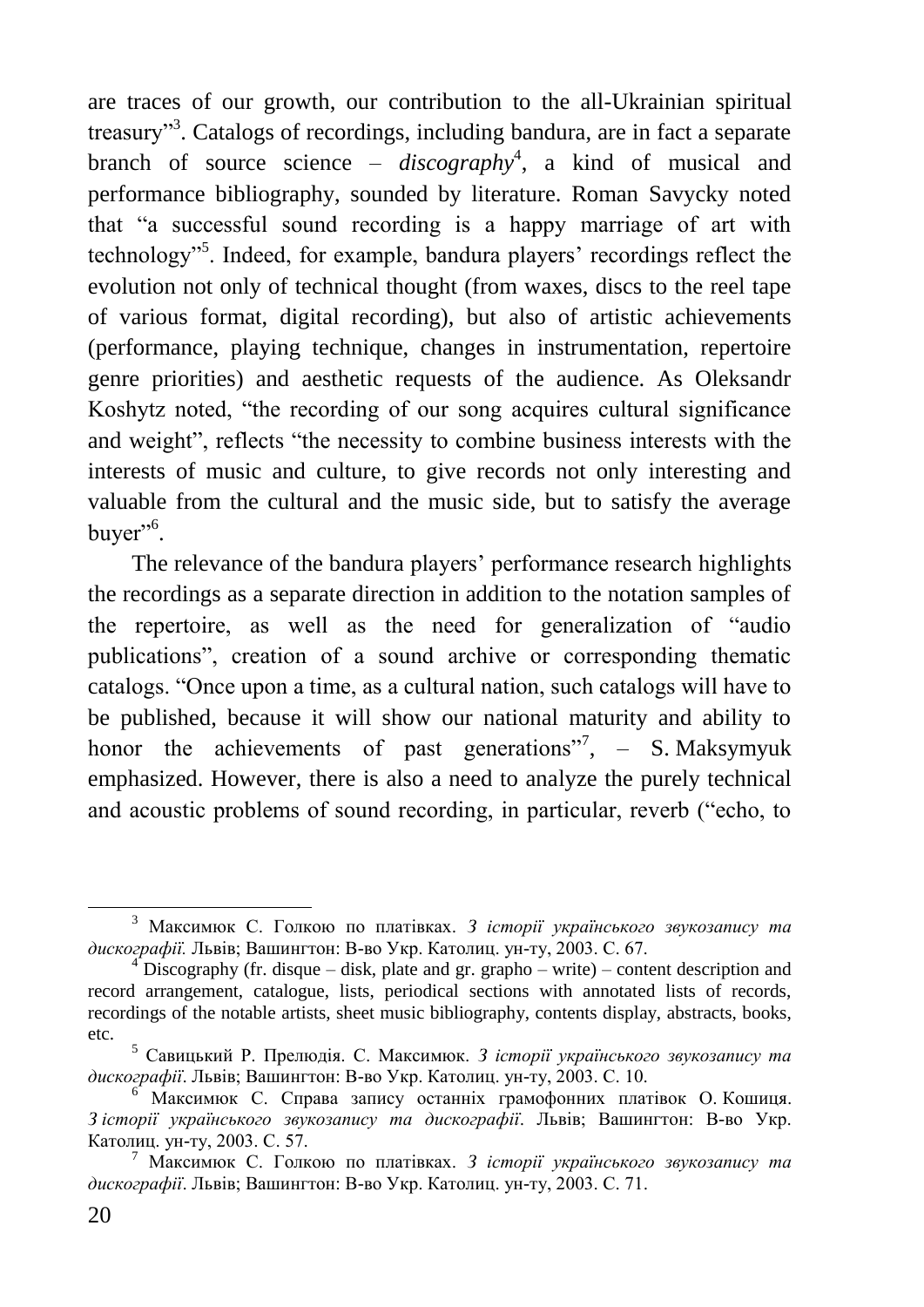revive the sound and to add some grandiosity"<sup>8</sup>) and the number and method of microphone placement, to ensure optimal balance of singing and instrumental play.

The bandura art of the Ukrainian diaspora aimed not only to promote Ukrainian music, but also to maintain a close connection with the traditions of mainland Ukraine. Of course, the processes of bandura art "academization" that took place in Ukraine (establishing a system of training of bandura players, development of new repertoire genres, activation of both solo and collective performance forms), could not be observed in the diaspora environment. The dynamics of the diaspora bandura players' performance on the example of sound recordings can be traced from the analysis point of view at several levels: historical stages; genre – instrumental or vocal-instrumental (composing and combined); forms – solo (male, female) and ensemble (homogeneous, mixed); instruments – diatonic, chromatic; instrumental timbre (homogeneous bandura or in timbre combination – violin, lyre, soprano, flute, percussion, chamber or symphony orchestra, synthesized timbre of electronic instruments, etc.); repertoire – authentic folklore and its reconstruction (dumas, historical songs), spiritual genres (cantos, psalms), academic folkinstrumental music (original, including processing of folk songs), works of pop music, World Music, New Age; style of performance – authentic traditional, professional academic, folk-amateur, avant-garde.

There are two *historical periods* in the development of bandura player recordings: ethnographic-research and commercial (by destination). If the first one was intended to preserve authentic ethnic specimens of the Ukrainian epos, the latter includes "records made for the purpose of duplication and sale, that is, commercial ones for sale", though not devoid of scientific and artistic value as stated (by I. Klymenko). Note that the discography of Ukraine and the Diaspora contains significant information (material selection criterion, certification of authentic performers, geographical territories, genres), reflecting both the form of performance, the thematic orientation, and the temporal social and artistic-aesthetic

<sup>1</sup> <sup>8</sup> Максимюк С. Справа запису останніх грамофонних платівок О. Кошиця. *З історії українського звукозапису та дискографії*. Львів; Вашингтон: В-во Укр. Католиц. ун-ту, 2003.С. 61.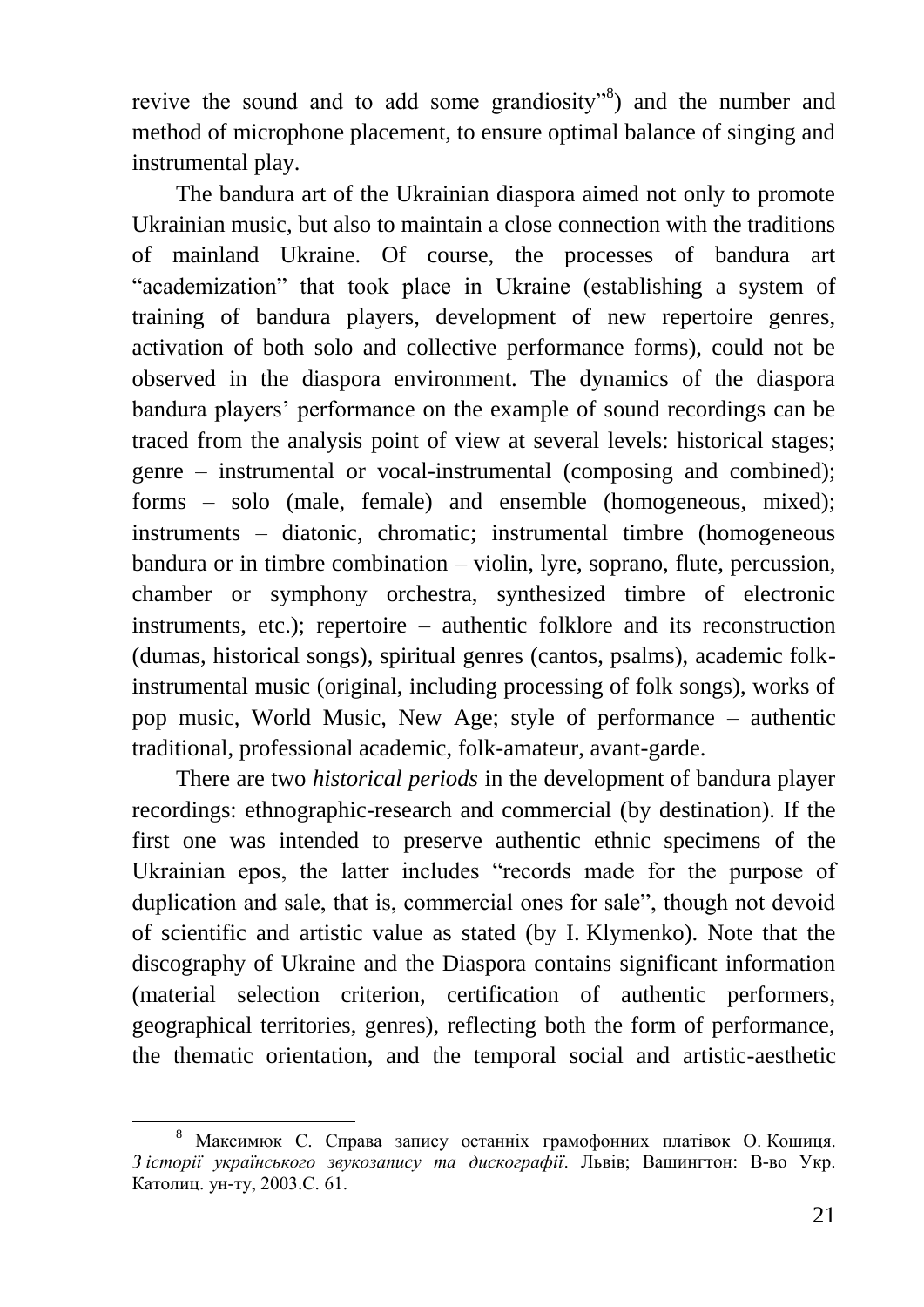section of listeners' requests (for which "sample of commercially "nostalgic" repertoire" was made)<sup>9</sup>.

So historically, in folklore music, as well as in kobzar art, that the first audio recordings were dumas, fixed on wax rollers by famous researchers Yevgenya Linyova, Filaret Kolessa, Lesya Ukrainka, Klyment Kvitka, Opanas Slastion from kobzars and lyricists of Kharkiv region (Hnat Honcharenko, Stepan Pasyuga, Ivan Kucherenko, Petro Drevchenko), Poltava region (Mykhaylo Kravchenko, Mykola Dubyna, Anton Skoba, Yavdokha Pylypenko).

Ye. Linyova claimed that "the phonograph helped ... to understand correctly the peculiarities of different people's performance and the structure of Ukrainian songs"<sup>10</sup>. The most important theoretical generalizations of the results of his own expedition and the study of recordings were presented by F. Kolessa at the 3rd International Congress of the Musical Society in Vienna (1909) and later in two published volumes of "Melodies of the Ukrainian Folk Dumas" (1910, 1913) which became not only the fixation of the contemporary performance, but also the possibility of analyzing vocal and instrumental individual features of singing and playing kobzars. Discussions of well-known instrumentalists and ethnographers-folklorists (in particular, E. Hornbostel and L. Cuba) became resonant. "The genius of F. Kolessa was a subtle sense of music and the ability to decipher fragments of kobza recitals"<sup>11</sup>. Phonographic recording (and later sheet music) reflected the level of the performers' playing technique, the structure and the range of their instruments, the fine balance of the vocal part and the accompaniment, the special emotional fullness of the works of the kobzars: "Only a stone heart can not feel when a kobzar blind man ... pours out of his soul these mournful sounds, complaining about lawlessness in the world ... The main motive in their

<sup>&</sup>lt;sup>9</sup> Клименко І. Дискографія української автентичної етномузики: проблеми першопрохідця. *Вісник Львівського ун-ту. Серія Філологія.* Львів, 2010. В. 43. С. 280.

 $^{10}$  Линева Е. Опыт записи фонографом украинских народных песен [подгот. к изд., вступ. ст. и комм. Е. И. Мурзиной]. К.: Муз. Україна, 1991. 77 с.

<sup>11</sup> Максимюк С. Звукозаписи українських дум. *З історії українського звукозапису та дискографії*. Львів; Вашингтон: В-во Укр. Католиц. ун-ту, 2003. С. 79.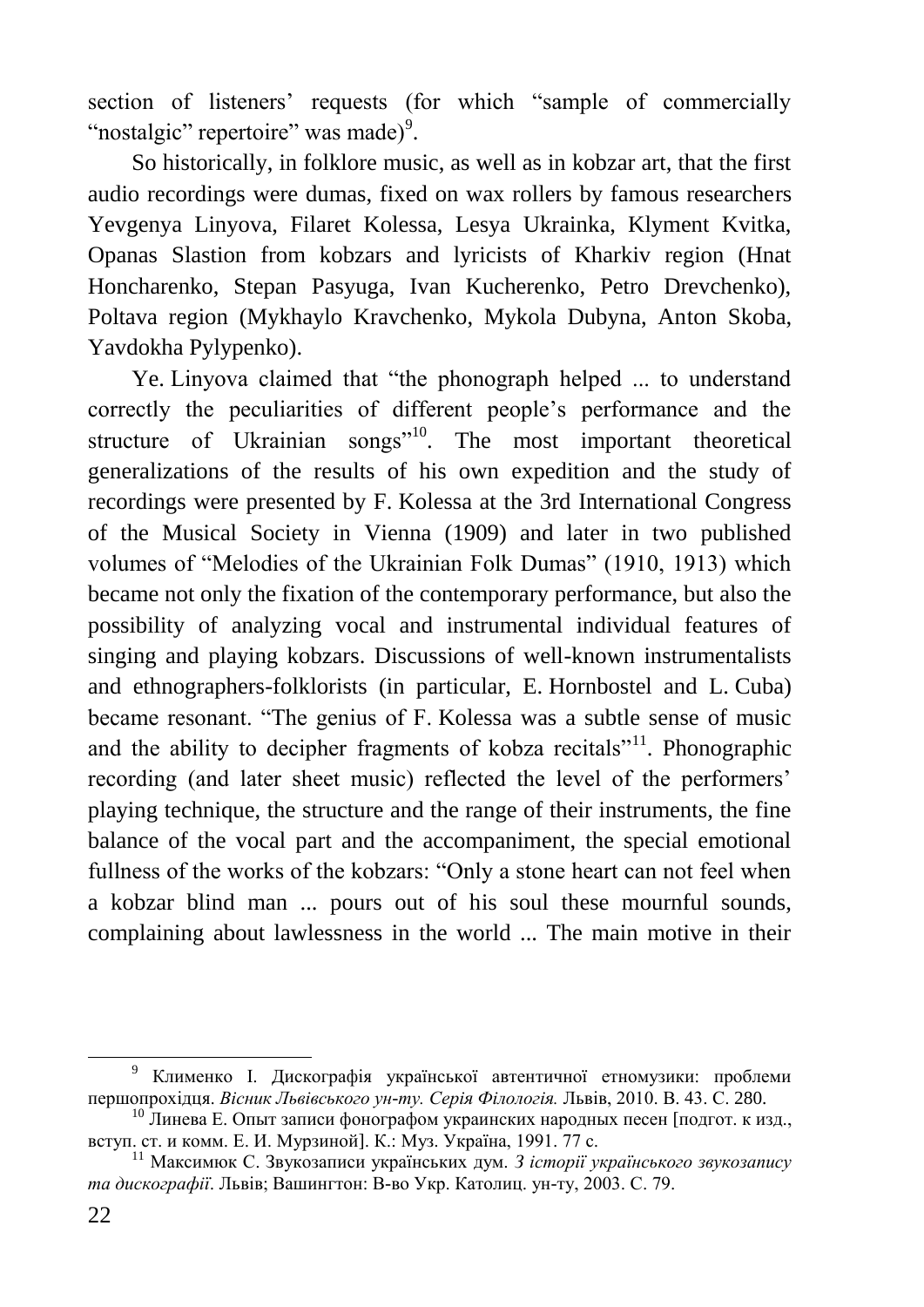songs is the longing for truth and the pity that injustice prevails in the world"<sup>12</sup>.

During the interwar period, there were not so many bandura recordings. There was a way bandura transition as an instrument in the academic sphere, and the male solo authentic tradition of kobzar art was gradually dying, giving way to collective forms (chapels of bandura players dominated by female warehouses). The Holodomor and the repression of the 1930s completed the ideological steps of official structures: "H. Khotkevych's attempts to create stage ensembles of kobzars were used by the Soviet authorities to neutralize ... kobzars, who were driven into collective farm chapels... From the Kiev and Poltava chapels, in 1935, they created the State Chapel of Bandura Players, [which] began to record on record labels to demonstrate the "flourishing" of the Ukrainian people's culture in a united Soviet state"<sup>13</sup>. As S. Maksymyuk emphasizes in his article "Recordings of Ukrainian Dumas" (1969): "It is highly doubtful that Moscow's chauvinistic politics against Ukraine could allow at that time any development of Ukrainian kobzar art and its recording on gramophone records for mass use"<sup>14</sup>.

Instead, the situation in diaspora was somewhat different. The discography researcher of Ukrainian folklore I. Klymenko characterizes this period as follows: "Some authentic kobza publications on record labels were interrupted with the establishment of Soviet power, and in the metropolitan tradition the "artistic" stage went by force into "collective farm art". At this time, the Ukrainian diaspora in America gave an unexpected surge in authentic (albeit somewhat specific) publications by art singers and musicians, as well as professional musicians, only recently detached from the indigenous tradition. This rapid upsurge in ethnic production happened due to a happy coincidence: the traditionally-minded Slavic immigrant society has met with a world of technical innovations and a free, demand-driven free market. Demand for such a society was fueled

<sup>&</sup>lt;sup>12</sup> Линева Е. Опыт записи фонографом украинских народных песен [подгот. к изд., вступ. ст. и комм. Е. И. Мурзиной]. К.: Муз. Україна, 1991. 77 с.

<sup>13</sup> Зьола М. Кобзарське мистецтво в грамзапису. *Вітчизна*. 2005. № 7/8. С. 143–149.

<sup>14</sup> Максимюк С. Звукозаписи українських дум. *З історії українського звукозапису та дискографії*. Львів; Вашингтон: В-во Укр. Католиц. ун-ту, 2003. С. 79–80.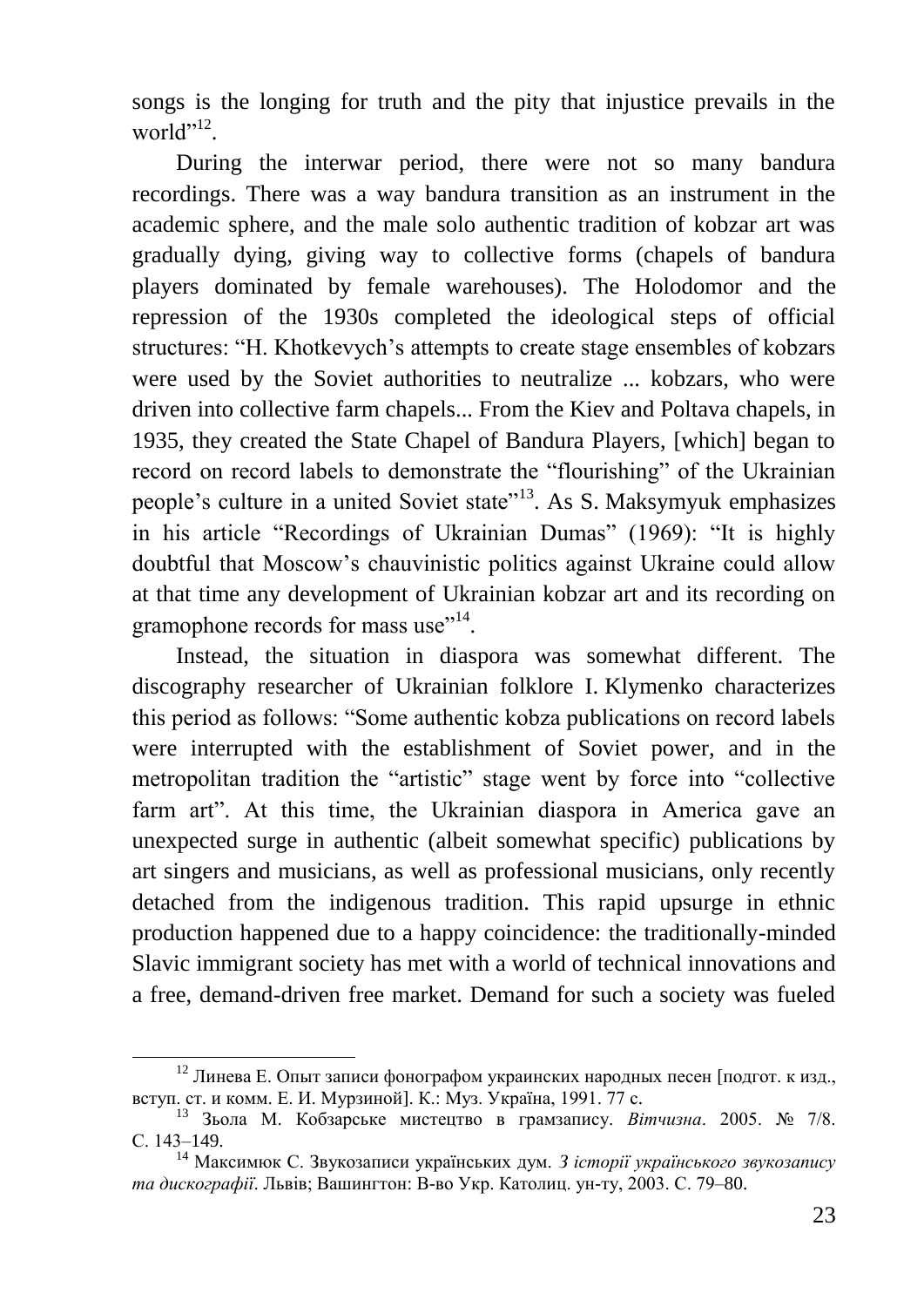by ethnic recordings: they were produced alongside "artistic" ones, but were more attractive to a large number of buyers. But this take-off was, unfortunately, only one or two generations long. It disappeared by mid-1935 because of the economic crisis of the 1930s and the depression associated with it, later – the World War, as well as the fact that subsequent emigrants had lost touch with the traditions of their native land and did not need corresponding music"<sup>15</sup>.

The 40s were a turning point in world history, leading not only to the redistribution of the map of Europe, but also to numerous waves of emigration. It was the third wave of emigration in the late 1940s that became not only the most powerful in terms of quantity, but also in terms of qualitative social status – the predominance of intellectuals. This contributed to the emergence of bandura tribes, the formation of chamber and large groups – male, female, mixed, children's, learning processes, the publication of sheets and methodological materials, the activation of concert performance, and, accordingly, the recording.

The postwar period of the twentieth century. marked by much higher activity in the recording industry (especially in the North American continent – Canada and the US). It was during this time that most audio recordings were made, both quantitatively and qualitatively. A wide range of vocal-instrumental and instrumental works, solo and various ensemble forms, traditional kobza genres and author compositions were represented. As stated by S. Maksymyuk: "In fact, there are very few Ukrainian bandura players and kobzars in the free world compared to those in Ukraine, but the record achievements of bandura emigrants are far higher than the Ukrainian Soviet ones"<sup>16</sup>. This was due to the absence of censorship restrictions, the need to preserve traditional culture as a means of national identification, active artistic search for performers, and the openness of bandurists to creative innovation.

This situation continued until the 1990s – the period of Ukraine's independence. The performers of the fourth wave of emigration (late  $80\degree$ s –

<sup>15</sup> Клименко І. Дискографія української автентичної етномузики: проблеми першопрохідця. *Вісник Львівського ун-ту. Серія Філологія.* Львів, 2010. В. 43. С. 281.

<sup>16</sup> Максимюк С. Звукозаписи українських дум. *З історії українського звукозапису та дискографії*. Львів; Вашингтон: В-во Укр. Католиц. ун-ту, 2003. С. 81.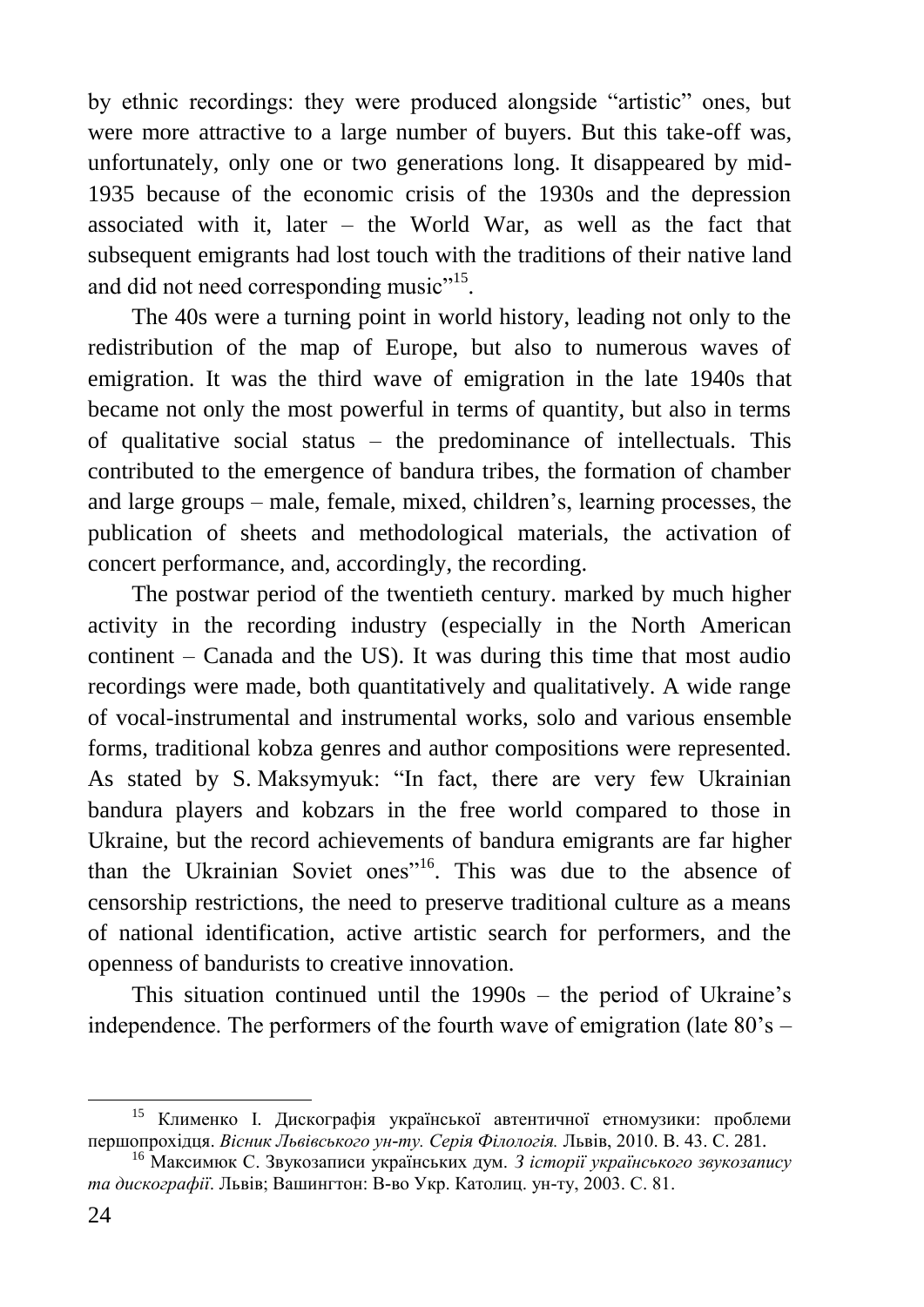early 90's and till today) represent mainly the Lviv and Kiev academic schools of bandura performance, and accordingly formed traditions.

Democratic processes have contributed to the gradual intensification of the sound recording processes of bandura players in Ukraine, the emergence of bandura players collaboration in the world through concerts, festivals and forums.

#### **2. Genres, forms and style of audio-art among the Ukrainian diaspora bandura players**

Among the soloists from abroad, who were the first to record the bandura repertoire in the 1920s and 1930s. in France and Poland, Vasyl Yemetz and Mykhaylo Teliga became known performers, representatives of the Kharkov playing school. They include "artistic" recordings of instrumental plays (mostly variational and end-to-end forms), accompaniment of folk songs, epic and lyric-epic works. Their activity attests to the situation stated by S. Maksymyuk: "First, there were only units that had mastered the kobza arts… Secondly, the energy and intellectual power of emigration burned at that time, mainly in the direction of its socio-political obligations and needs, first of all, for the internal organization and for the external world to be aware of the true aspirations of the Ukrainian people. Cultural activities and acquisitions, especially such as gramophone records, were only a useful phenomenon, largely the result of the efforts of single artists or groups"<sup>17</sup>.

**Vasyl Yemetz** (1890–1982) was an active performer in France during 1929–1939, not only as a soloist, but also as an accompanist for singer Sophia Verbycka in performing her Ukrainian and Catalan songs and romances. In December 1929, the "Tryzub" magazine (Paris) reported about the sound recordings of Ukrainian artists at the French gramophone firm Pate, and as early as 1930 we read references and reviews to a doublesided disc: "Wonderful Singing by Mrs. S. Verbycka and Mr. V. Yemetz Artistic Play Sound Together Magnificent..."<sup>18</sup>.

There are also examples of bandura sound recordings belonging to **Mykhaylo Teliga** (1900–1942), who after the Czechoslovak period (1923–

<sup>17</sup> Максимюк С. Звукозаписи українських дум. *З історії українського звукозапису та дискографії*. Львів; Вашингтон: В-во Укр. Католиц. ун-ту, 2003. С. 81.

<sup>18</sup> Фірма Пате у Парижі. *Тризуб*. 1930. 13 квітня. С. 21.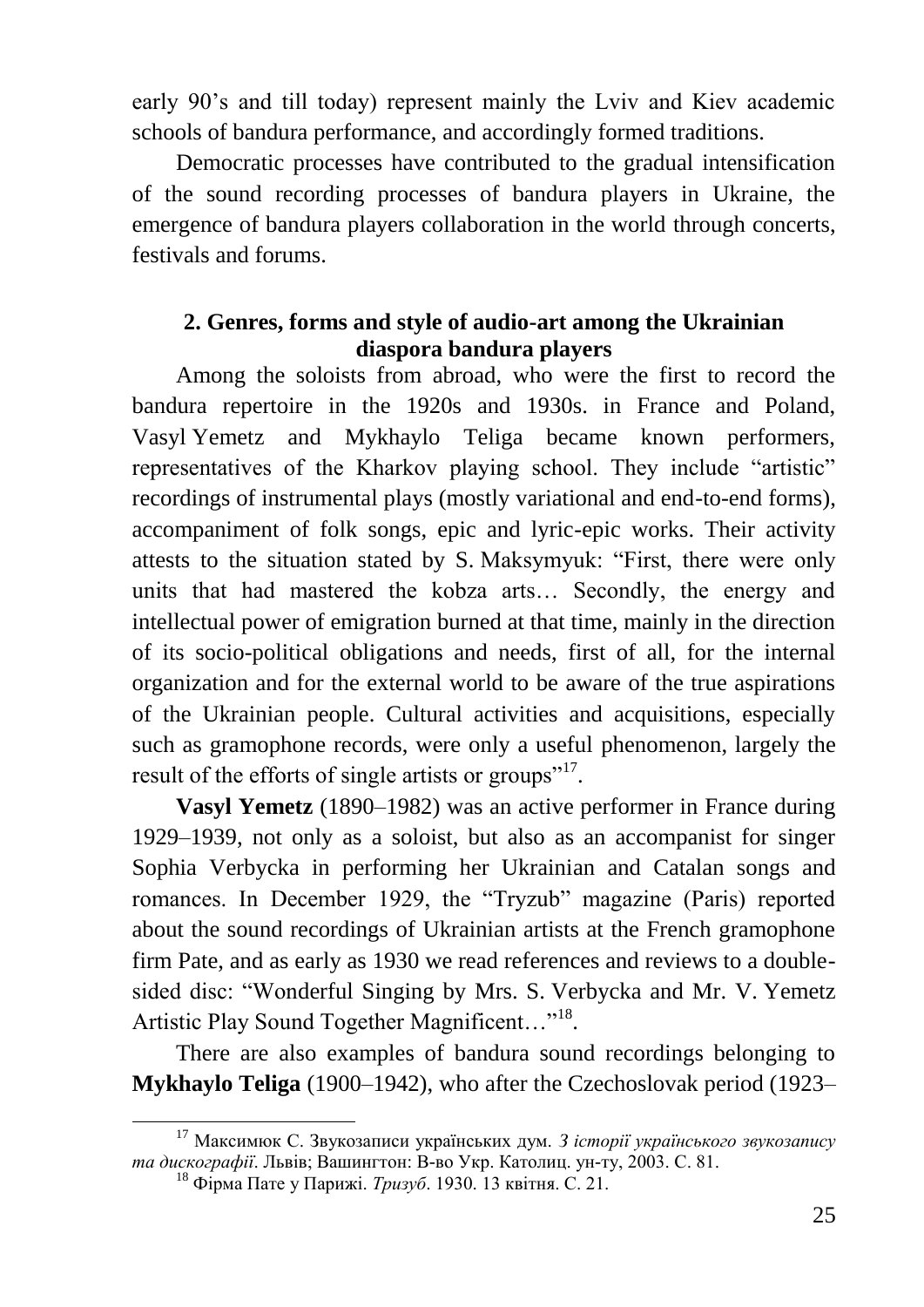1929) continued his concert activity in Poland (Warsaw, Krakow) until 1941. His 3 records were issued by a Polish firm "Syrena electro" in Warsaw in 1934, contained 7 works ("Zaporozhye March", "Hey, the village is visible", "Oh, the summer eagle", "Oh, don't go, Gryts", "The Challenge" ("What a Moonely Night"), "Tarasova Night", "Oh on the mountain the fire burns". Obviously, one can find a correlation between the prints (in the collection Our Song, Prague, 1926) and M. Teliga's audioworks, which testifies the placement in the collection of compositions that have already been tested on stage and by recording practice.

Bandura soloists, who recorded their audio recordings in the 1950s and 1960s in the United States, Great Britain, France, Germany – Vasyl Yemetz, Zinoviy Shtokalko, Hryhory Kytasty, Volodymyr Lutsiv, Pavlo Konoplenko-Zaporozhets, Petro Honcharenko, Bohdan Sharko, Borys Tsybulsky, Roman Levyсky and others.

The recorded live performance of V. Yemetz in the 50–60's included works from the repertoire of Hnat Khotkevych, kobzar Ivan Kucherenko, in particular, 7 dumas. In two of them he used tunes composed by H. Khotkevych, the others – taken from the traditional kobzar repertoire. V. Yemetz recorded in the 1950s his own instrumental compositions for record labels: "In the Mountains of Ukraine", "In the Steppes of Ukraine" and "Snow", which used melodic elements of folk songs, including historical ones.

Also important are two records by **Borys Tsybulsky** (1911–1963), a bandura player-tenor from post-war France. They feature folk songs of the lyrical nature "Tell me why I fell in love with you", "Oh, came that black cloud" and two moving songs-marches.

Among the rich musical heritage of this period is the numerous audio collection of bandurist from the USA **Zinoviy Shtokalko** (1920–1968), which contains vocal and instrumental recordings. During the life of the performer, only one of his records was issued (with the duma "About Marusia Boguslavka"). In general, the artist's recordings as a lifetime property belonged to Mr. Myron Surmach, the owner of the "Surma" shop (New York), on whose professional studio he recorded in 1952. The audioheritage of Shtokalko, with the help of S. Maksymyuk, was released on a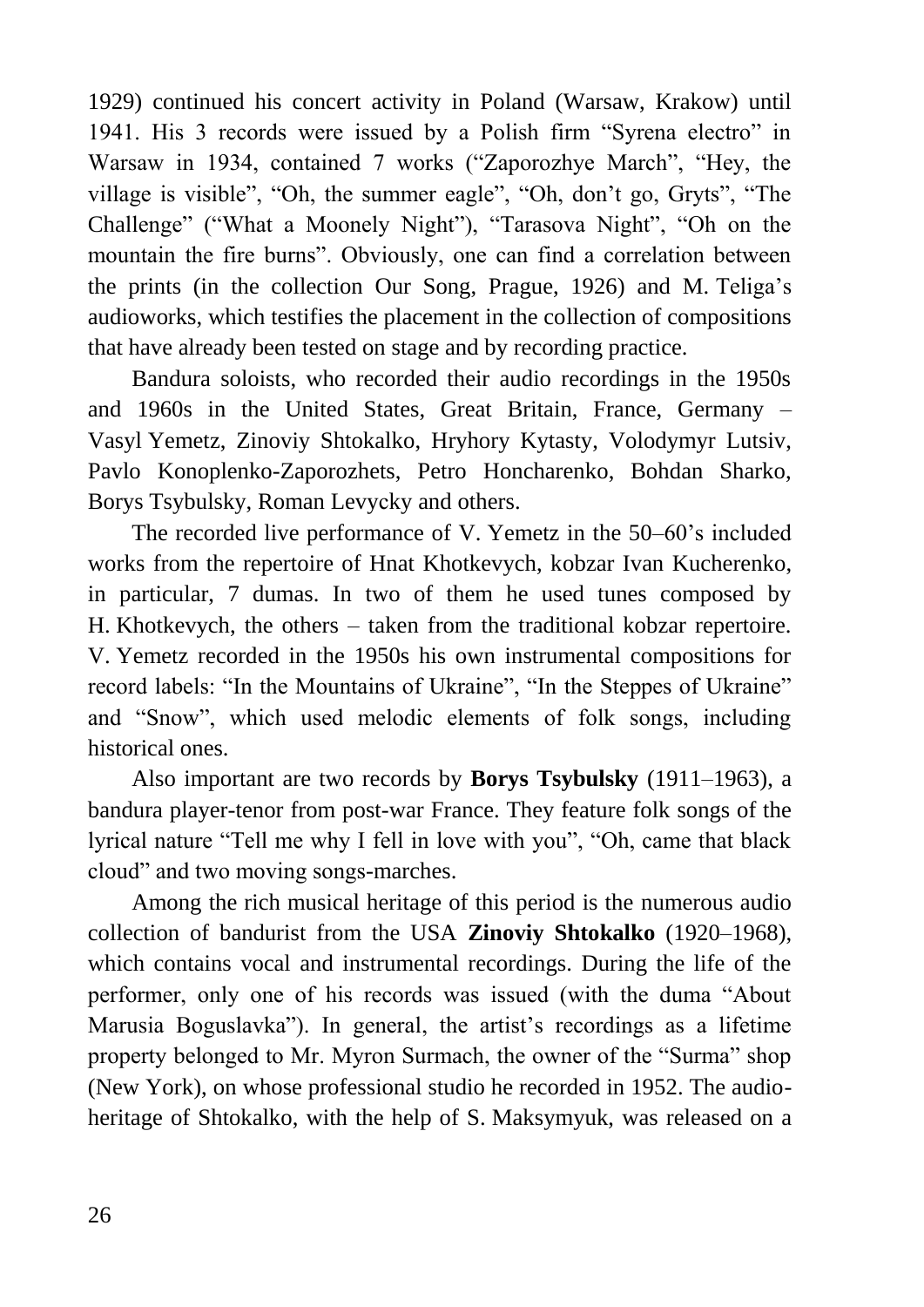long-running double-disc album ("Oh, My Dumas")<sup>19</sup>. Currently, part of the material is stored in the private archive of S. Maksymyuk and another part – in the Institute of Ukrainian Studies at the University of Alberta (Canada). Most of the works in recent years have been digitized, which made it possible to study his work by his followers, including A. Hornjatkevyč (Edmonton, Canada), M. Evgeneva (Ternopil, Ukraine) and the author of the study<sup>20</sup>.

Among the variety of recorded genres in Shtokalko's repertoire, vocal and instrumental pieces prevail: dumas, cantos, historical songs, songs of social groups – cossack, haydamaky, chumak, burlak, as well as dance, jocular and satirical. It is possible to distinguish into a separate group the works that are perhaps less popular in the kobzar repertoire, but in general enough common genres of songs: lyrical, lullabies, shameful ("erotic"), as well as with literary origin.

Among the vocal-instrumental works of Shtokalko's repertoire there are authorial songs – "Kozak Mamai", "Danilyshyn and Bilas", "Oh, a violent wind", "Oh, look, Uncle", "In Kiev at the bazaar" for folk texts for which he created a melody that was close in character to the historical songs.

The mastery of epic specimens pushed Shtokalko to the stylized reproduction of the ancient epic genre "bylyna" from the Kyivan Rus. He translated the text into Ukrainian from the old slavic language and, through experimentation, created a music soundtrack, imitating the sound of the "gusli" – a bandura-related ancient instrument. He composed quite a few of these bylynas – "About Dobrynia", "About the glorious man Illya Murometz and Soloviy the Sufferer", "About the glorious men Sviatogor and Illya Murometz".

Among the recordings of Shtokalko there are auto-duets made by recording overlay. Considering that most of Shtokalko's audio recordings were made in the 50's and 60's, these samples became a bold experiment in bandura art not only abroad but also in Ukraine. Autoduits include "Oj

<sup>19</sup> Максимюк С. Докладніше про звукозаписи Зіновія Штокалка. *З історії українського звукозапису та дискографії*. Львів; Вашингтон: В-во Укр. Католиц. ун-ту, 2003. С. 286.

<sup>20</sup> Дутчак В. Музична спадщина Зіновія Штокалка. *Наукові записки. Серія «Мистецтвознавство».* Тернопіль; К., 2006. № 1(16). С. 29–37.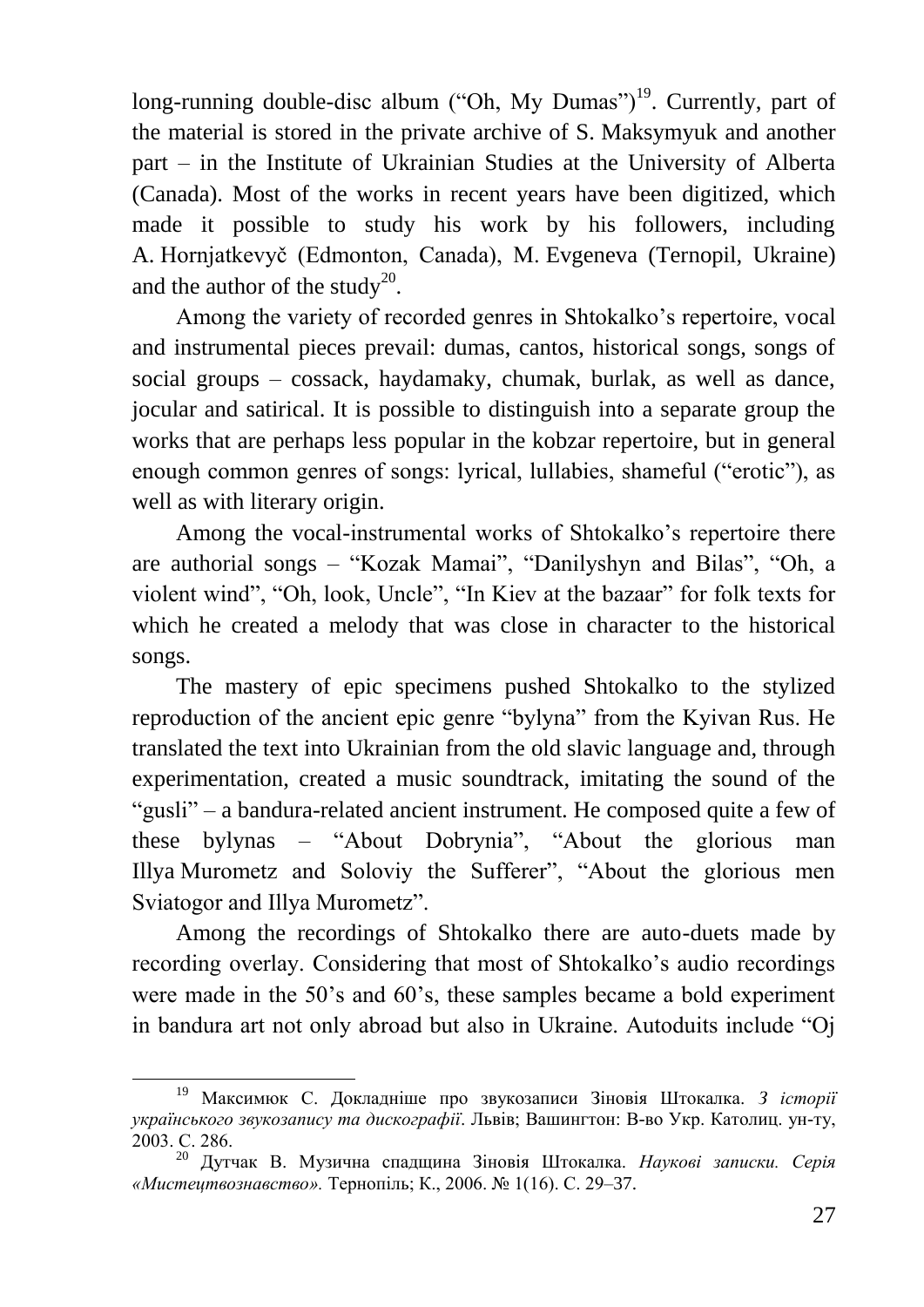hirka kalyna", "Oj na hori sukhyi dub", "Stoyit yavir nad vodoju", "In the year of 1791" and others.

A separate group is represented by the bandurist's original instrumental works (two "Atonal Sketches", "Oriental Sketch" and two "Dream" fantasy sketches) – as experimental attempts to use the so-called "artificial" frets.

Individual interpretations of the traditional kobza repertoire are presented in the sound recordings of Hryhory Kytasty, Volodymyr Lutsiv, and others.

**Hryhory Kytasty** (1907–1984) – conductor, composer, long-time leader of the T. Shevchenko Ukrainian Bandurist Chorus (Detroit, USA), but he is no less known as a fine soloist-performer, interpreter of the traditional kobza repertoire, his own works. H. Kytasty recorded solo works – cossack, chumak, humorous and satirical scenes, dumas and historical songs ("Bandura renditions of ukrainian melodies including his own compositions") in the 1960s at RCA Custom Records. In 2006, the artist's solo audio recordings were reissued on two discs. Among the vocal and instrumental works in the recordings of Kytasty, the duma "Slave crying", historical songs, as well as humorous theatrical songs, for example, "About Yavtukh" are particularly striking. Among his works, the most popular were the instrumental composition "The Steppe Gomin" and the song by O. Pidsukha "How Long".

Bandura player and singer **Volodymyr Lutsiv** (1929) from the UK presented in his own repertoire a broad genre palette that can be considered typical for a professional concert performer (duma, folk song, romancesolos, instrumental compositions). The breadth of Lutsiv's repertoire is evidenced by the significant discography of the singer, which allows to determine the perfection of his performing skills during his creative career, cooperation with the leading musicians of his time – Byzantine Choir (Netherlands) led by M. Antonovych, Maiden Bandura Chapel (USA) led by K. Tsependa and others.

In 2009, the artist's anniversary CD set was released – a three-disc collection ("series") with records of his best works. It was based on the records of different years, published on vinyls and today translated into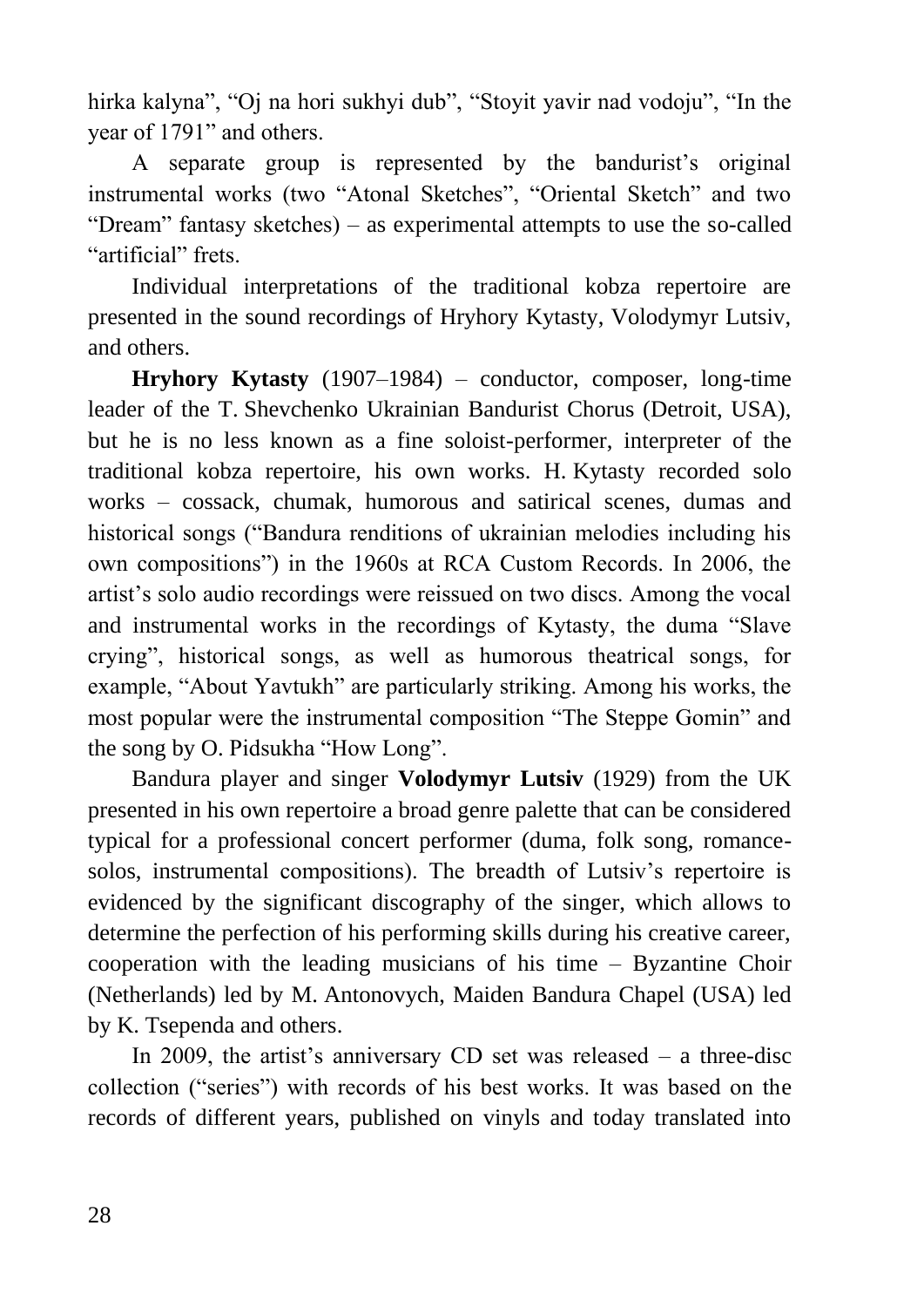digital version  $(55 \text{ works})^{21}$ . The rewritten disc of V. Lutsiv "Ukrainian" Folk Songs and Dumas" includes samples of the ancient epic repertoire: "To the death of the Cossack bandura player", "Storm on the Black Sea" (ancient duma from kobzar H. Nazarenko). In the works of V. Lutsiv, Shevchenko works are represented by "A Rising Cloud Due to an Estuary" (music by V. Yemetz), "Bandurist, Gray Eagle" (folk music), "My dumas" (folk music), the duma "Slave" (T. Shevchenko, music by A. Golub). The bandurist performed the mentioned works on a Kharkiv-type instrument with an individual tone-switching system (by English master V. Glyad).

In V. Lutsiv's recordings there is a bold experiment of the time  $-$  the combination of bandura with other instruments: with a string chamber orchestra and with piano in instrumental and vocal-instrumental compositions ("Gavot" by M. Lysenko, song "Pond fell asleep", romance "Babak" by L. Beethoven and A. Duvernois' "Etude for Bandura and Piano". Musician Osyp Zalessky noted: "Your combination of bandura with bow instruments is very accurate and original; the bandura sounds like a harp<sup>22</sup>".

Among the soloists from Ukrainian diaspora, one should be mentioned – **Pavlo Konoplenko-Zaporozhetz** (1890–1974), who by his art asserted the right to independent existence of a kobza as "a separate instrument other than the bandura, with a more ancient predecessor origin<sup>"23</sup>. His "Kobza" disc (1961) contains various genres – instrumental samples and vocalinstrumental works – dumas and historical songs, humorous songs, individual instrumental arrangements. It should be noted that it includes "The duma about Baida" (by Khotkevych), the duma "Our Ukraine", the instrumental "Wind, come to Ukraine", "There is a high mountain" and others, famous folk songs-romances of literary origin (M. Hajvoronsky, R. Kupchynsky).

In the 70's, bandurist from Germany **Bohdan Sharko** (1920–2013) also made a number of audio recordings, in particular, his short-playing

<sup>&</sup>lt;sup>21</sup> Collection was released in Kyiv by "Nash format" (creator and editor Orest Tsymbala and art association "Revia", Lviv): "With Ukraine in Heart", "Ukrainian songs and Dumas", "International songs".

<sup>22</sup> Лист О. Залеського до В. Луціва. *Музей історії Надвірнянщини. Фонд В. Луціва.* Листування В. Луціва з організаціями, приватними людьми тощо. Папки № 1–2.

<sup>&</sup>lt;sup>23</sup> Конопленко-Запорожець П. Кобза і бандура. Вінніпеґ, 1963. 167 с.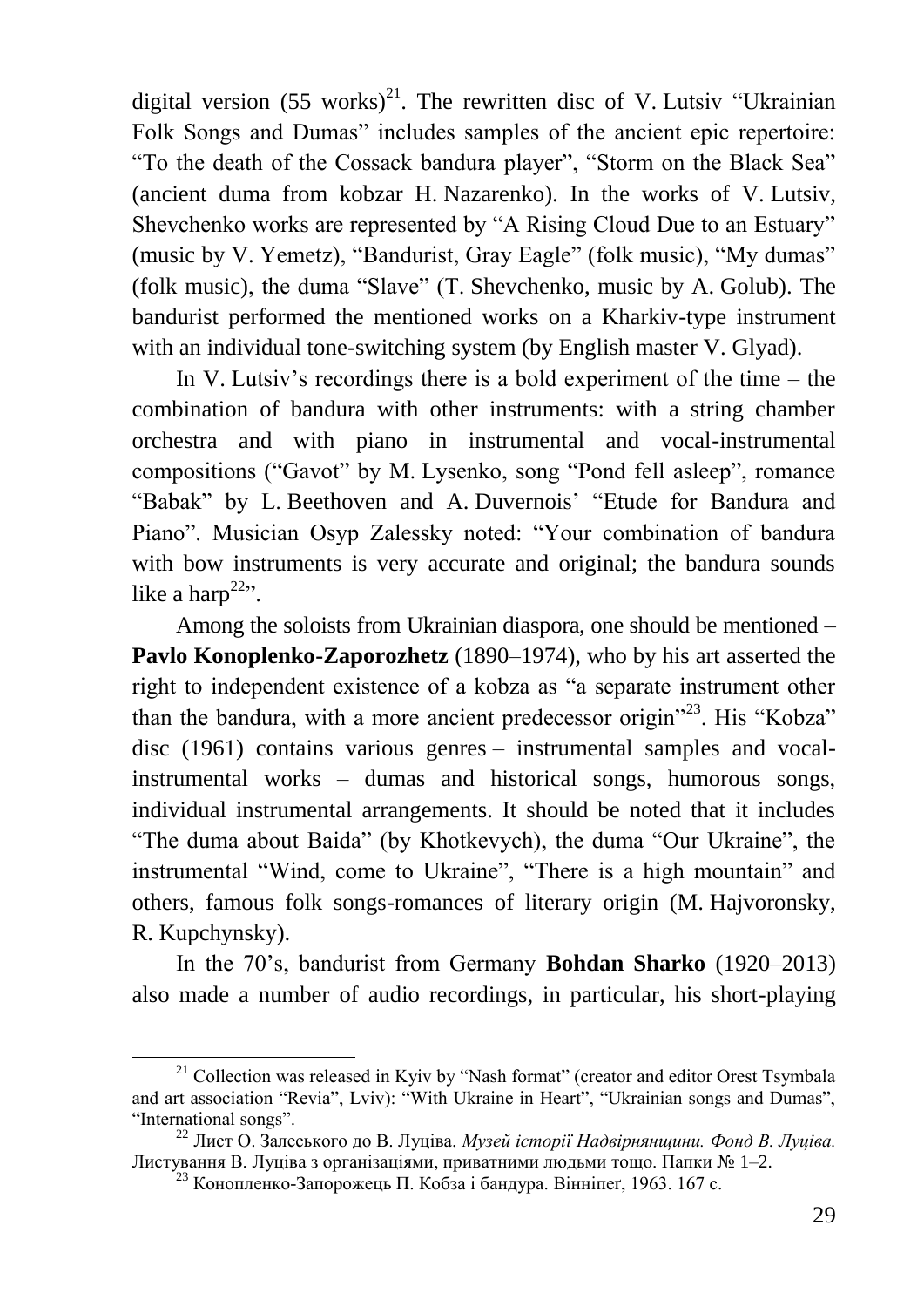"Bandura Songs". It included works such as "Rising Cloud from the Estuary", "Thoughts on Morozenko", "Wind, come to Ukraine", "Black colour".

**Volodymyr Mota** (1927) from Montreal (Canada) is a bandura singer (bass), author of bandura arrangements. The bandurist uses a Kiev-type instrument, without a key-switching system, inlaid with a picture of T. Shevchenko. The performance of the bandura singer is recorded on two CDs: "Bandurist" (2006) and "T. Shevchenko's Works in Songs" (2011), dedicated to the 150th anniversary of T. Shevchenko's death.

Art of Honored Artist of Ukraine **Victor Mishalow** (1960), Australiaborn Ukrainian, now living in Canada, a brilliant virtuoso who has mastered different types of bandura and ways to play them (diatonic and chromatic, both Kyiv and Kharkiv type), covers different genre repertoire. Among the diaspora bandura soloists, he owns numerous audio albums (LPs, cassettes, compact discs), which include mostly instrumental works for the chromatic bandura – compositions by contemporary Ukrainian authors, his own folk songs arrangements, carols, and experimental samples of bandura combined with synthesyzed computer timbre ("The Magical Bandura", 1997; "The Christmas Enchanted Bandura", 1998)<sup>24</sup>. V. Mishalow also belongs to the primacy in the revival of bandura composer H. Khotkevych, the reproduction of traditional kobza music of the Kharkiv school – dumas, historical songs, instrumental dances.

Honored Artist of Ukraine, Laureate and Gold Medal Winner of the World Championship of Performing Arts (Hollywood, 2002) **Olha Herasymenko-Oliynyk** (1958) issued two instrumental disks in 1999 in the USA: "Concert Bandura" and "Three Concerts by Y. Oliynyk for Bandura and Symphony Orchestra" which presents the academic concert repertoire of modern bandurists – works of great form (concerts by Yuriy Oliynyk, Karl Dittesdorf, Dmytro Bortniansky), virtuoso and lyric plays by Myroslav Skoryk, Oksana Herasymenko, etc.

**Alina Ilchuk**, a graduate of the Lviv Academy of Music, now living in the United States and also actively performing as a soloist, released an

<sup>&</sup>lt;u>.</u> <sup>24</sup> Дутчак В. Пошук синтезу традицій і новацій української бандури в творчій діяльності Віктора Мішалова. *Мистецтвознавчі записки.* Київ, 2007. В. 11. C. 170–177.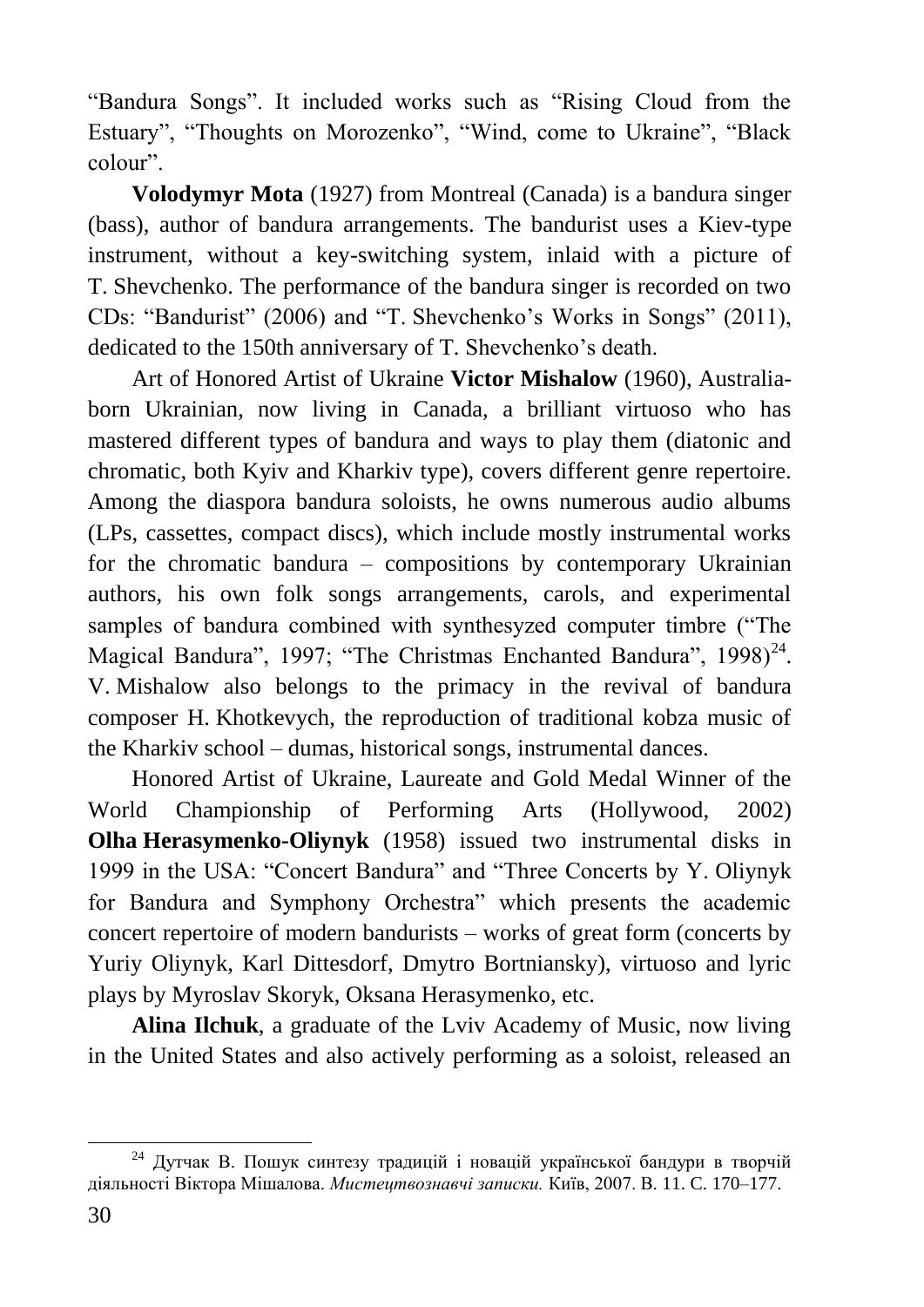audio CD, "Bless My Soul, Lord ..." (2000), which included works of spiritual and lyric-patriotic themes.

In the last decades of the twentieth century, bandurists of North America and Australia recorded most of their solo performance: Julian Kytasty, Roman Botsyurkiv, Brian Cherwick, Petro Deryazhny, Yuri Fedynsky, Ruta Yawney, Yuriy Petliura and others. Most performers prefer diatonic instruments, more often Kharkiv, rarely Kyiv, they try out experimental instruments of modern masters V. Vetzal, K. Bloom, musical styles – World Music (J. Kytasty, B. Cherwick0), New Age (R. Yawney).

Bandurist **Julian Kytasty** of the United States (1958), in collaboration with the famous singer of Ukrainian origin Alexis Kohan, recorded 3 CDs of the "Paris to Kyiv" project (1996). In them, bandura appears as a timbre indicator of Ukrainian art, even in combination with exotic percussion. In 1997 Julian Kytasty in New York released a solo disc with compositions by Hrygory Kytasty (instrumental and vocal-instrumental), the following 1998 he participated in the **Experimental Bandura Trio** in New York (Yuriy Fedynsky, Mykhailo Andrec, Julian Kytasty), with which triggers an album of improvisational music. 2002 his solo album of traditional kobza music "Black Sea Winds" is released, which contains the dumas "Marusia Boguslavka", "About Sister and Brother", "Crying Slaves", "About Widow and Three Sons", "Fedir Bezrodny", Ukrainian dances, historical and humorous songs. J. Kytasty's disc "Songs of Truth – Melodies and Songs of the Kobzar Tradition" (2014) presents cantos and psalms from the recordings of M. Lysenko, P. Demucky, satirical songs and dances on a diatonic bandura. The improvisational nature of the kobza repertoire is reflected in another audio CD by J. Kytasty "Nights in Bandurastan" (2015), intsrumental compositions of which are based on tradional kobzar modes, create specific sound space effect. Quite unexpected is the following disc by J. Kytasty "Perturbed Fields" (2016), made in a collaboration with famous Ukrainian composer Alla Zahaykevych. The disc's three audio tracks (titled "Fields I, II, III") are a combination of bandura timbre and computer music in a creative collaborative improvisation. Kharkiv bandura was used for the recording, and for one of the tracks a tool was discovered, which reveals innovative experimental approach of the authors to composing.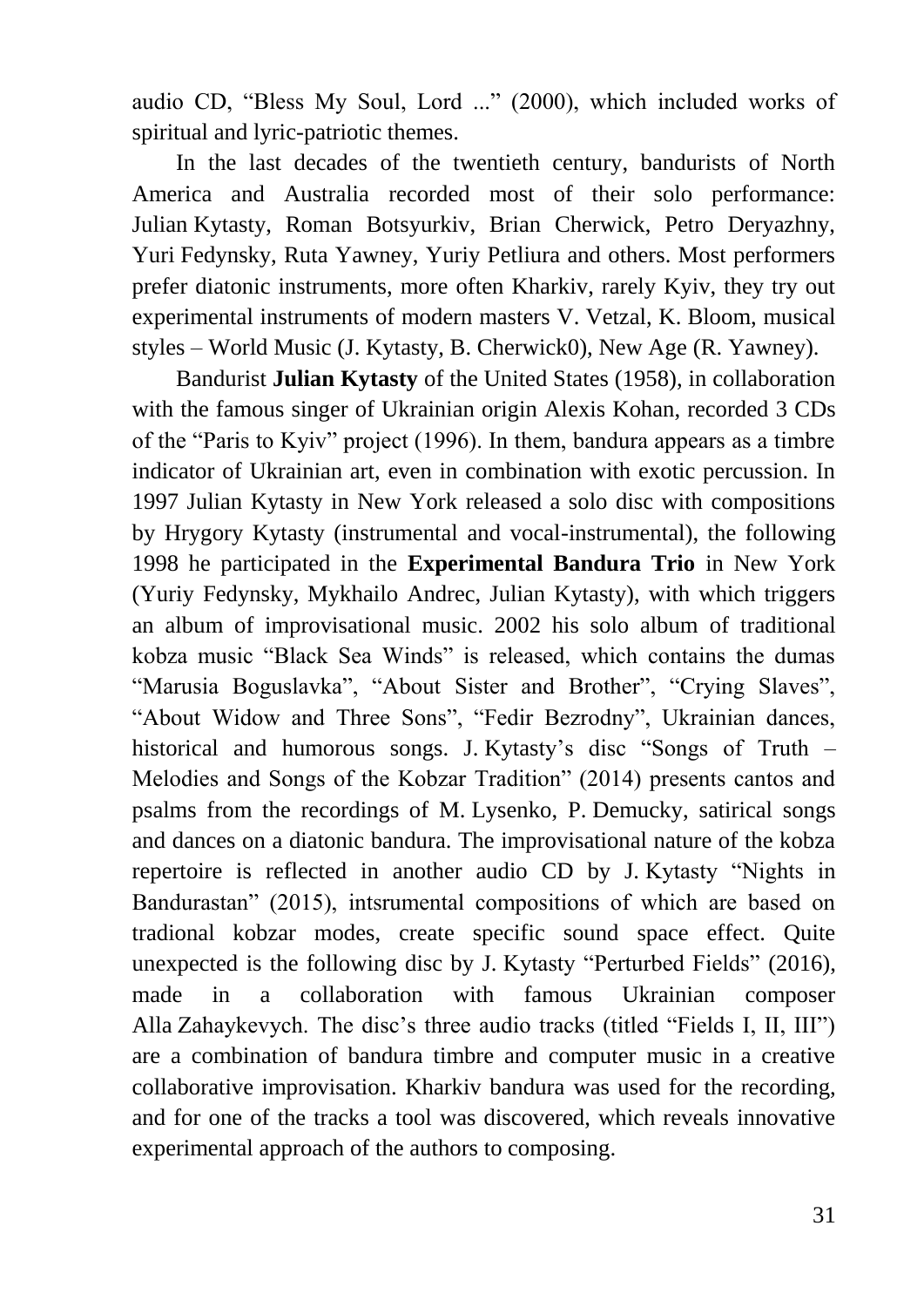Sisters-bandura players **Natalia** and **Katerina Gudziy** (Japan) use bandura to accompany vocal and instrumental works in Japanese<sup>25</sup>. Songs and arrangements by N. Gudziy for radio and television programs, films, concert performances, sound recordings ("Heart", 2002; "Happy Christmas", 2004, "Flowering flower in the soul", 2006, "Natalia", 2009, "Healing", 2009) are very popular, testify to the possibility of Ukrainian bandura successfull integration into another national culture.

In **Ruta Yawney's** (Canada) audio CD "Songs to the Moon" (2001), featuring lullabies and nocturnes, the bandura's timbre serves as an acoustic component of calming character, and is an instrumental sound element of the album's music-therapeutic content.

A specific page is made up of ensemble records, which are activated in parallel to the expansion of the network of functioning of Ukrainian bandura tribes in the world – most of them belong to the second half of the XX – the beginning of the XXI century.

The most strikingly represented by the sound recordings is the work of the Taras Shevchenko Ukrainian Bandurist Chorus (Detroit, USA), who in all periods of activity invariably recorded their performing achievements on records, cassettes, disks, having worked over 600 works of bandura and choral repertoire. For the significant contribution to the development of national culture, the Taras Shevchenko Ukrainian Bandurist Chorus (Detroit, USA) was awarded the National Taras Shevchenko Prize of Ukraine (1992), and her longtime leader, Hryhory Kytasty, was posthumously awarded the Honorary Mention of Hero of Ukraine  $(2008)^{26}$ .

Some recordings were also made by the Diaspora ensemble – "Burlaca" ensemble (Italy – Great Britain), the S. Ganushevsky ensemble, the R. Levycky quartet, the Bandurist maiden's chapel (the head of P. Potapenko), and the "Gomin steppes" ensemble of the Kobzar Art School (J. Kytasty), Experimental Bandura Trio (USA), Hnat Khotkevych Bandurist Ensemble (Australia), Kobzar Brotherhood Quartet (L. Mazur, UK), "Bandura" ensemble (O. Popovych, Poland), "Bandura" ensemble (Y. Dubicky, France – Germany) and others.

<sup>1</sup> <sup>25</sup> Гудзій Наталія. Офіційна сторінка. URL: http://www.office-zirka.com/; Гудзій Катерина. Офіційна сторінка. URL: http://www.kateryna-music.jp.

<sup>26</sup> Ukrainian Bandurist Chorus. URL: http://www.bandura.org.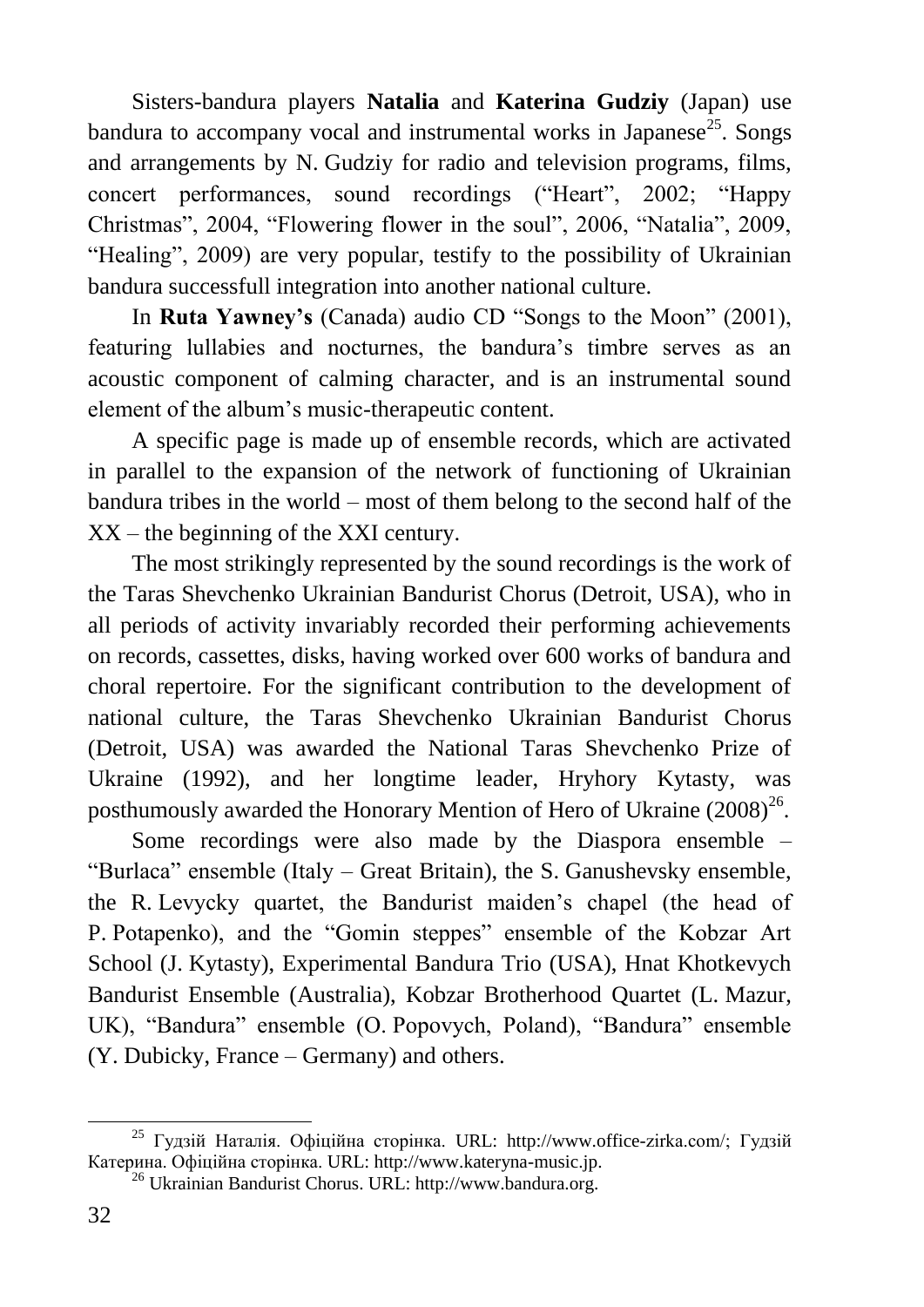In the 60's bandurists recorded rifle and rebel songs (mixed quartet by Roman Levycky and Stepan Ganushevsky's bandurist ensemble from the USA).

Bandura also acts as a companion instrument for homogeneous groups, for example, with the Canadian female trio "Swans" recorded by bandurist P. Kosyk (1975).

In the audio art of diaspora bandurists (soloists and collectives), Christmas carols and shchedrivkas are widely represented – genres that have been banned for a long time in Soviet Ukraine. These are audio recordings of the SUM (Ukrainian Youth Association) Bandura Chapel ("Ukrainian Christmas carols", 1968), Taras Shevchenko Bandura Chapel ("Christmas Songs" 1983, "Christmas Night", 1999), Kobzar Brotherhood Quartet (1987), Victor Mishalow "Enchanted Christmas Bandura" (an instrumental version in the style of ethno disco, 1998), duet of sisters Olha and Oksana Herasymenko ("For Christmas", 1999), children's chapel "Golden Strings" ("Kolyada", 2008) and others<sup>27</sup>.

Canadian Bandura Chapel released two CDs (2004, 2009), which included popular works by the ensemble repertoire, often performed by bandura collectives of the diaspora and Ukraine, including V. Yemetz, H. Kytasty, M. Hvozd, H Vereta, A. Bobyr . The disc "Play, kobzar" covers the original works and arrangements by V. Mishalow, A. Hnatyshyn, H. Kytasty, D. Pika and others. A third CD, called "The Word of Taras," is coming soon<sup>28</sup>.

In recent years, new bandura ensembles have been created abroad – the "Zaywir-Trio" (UK), J. Kytasty's "Bandura Downtown" (USA), and the "Bandura Outside Men's Quartet" (Canada), who are preparing their own records for the publication.

#### **CONCLUSIONS**

1

Thus, during the twentieth century. the gradual improvement of the recording technique contributed to the longevity of the bandura

<sup>&</sup>lt;sup>27</sup> Дутчак В. Бандурне мистецтво українського зарубіжжя [монографія]. Івано-Франківськ: Фоліант, 2013. С. 290–315.

<sup>28</sup> Дутчак В. Аудіотворчість бандуристів української діаспори. *LAUDATIO: Ювілейна збірка наукових статей на пошану професора Юрія Ясіновського*. Львів: Видавець Т. Тетюк, 2014. С. 235–245.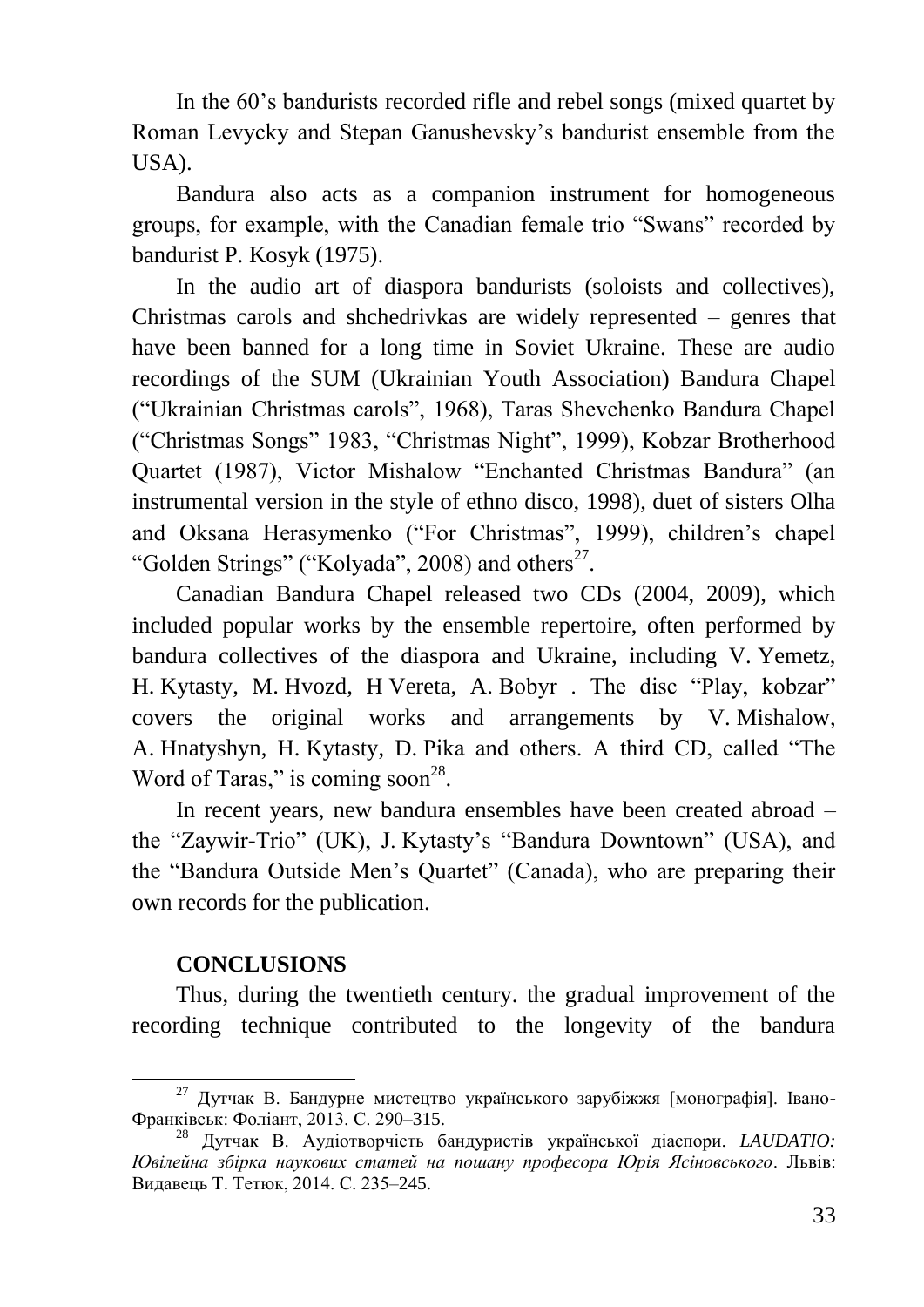performance art (stylistics, dominant genres, features of the repertoire at different historical stages). Also, sound recording was used as a ground for reproduction (transcription) of works that were not recorded in the sheet music, for comparative characterization of the manner or style of play of the musicians.

Analysis of Ukrainian diaspora bandura players sound recordings of the XX – the beginning of the XXI century allows to define them as a kind of distribution mirror for forms and genres of performance: male, female, mixed; solo – vocal-instrumental or instrumental; ensemble – chamber (duets, trio, quartets) and large forms (chapels); accompanying (combined).

Regarding the priority genres of the repertoire, an important page of the bandurists' sound recordings is occupied by traditional epic works: dumas (recordings by M. Teliga, V. Yemetz, Z. Shtokalko, H. Kytasty, V. Lutsiv, B. Sharko, V. Mishalow, J. Kytasty, Y. Fedynsky and others), historical songs (represented not only by solo, but also by ensemble performance – the Taras Shevchenko Ukrainian Bandurist Chorus, Canadian bandura Chapel, R. Levусky Quartet, S. Ganushevsky's Ensemble, "Bandura", "Kobzar brotherhood", "Selo" ensembles and others), "bylyny" (Z. Shtokalko).

In the repertoire of Bandura players, "Shevchenkiana" constantly became an integral (along with epic, folk song) and topical (ideological, socio-political, patriotic) component. Shevchenko's word embodied national self-identification, understanding and awareness of one's ethnicity. "Shevchenkiana" is recorded in the performance models of bandurists abroad relatively broadly by genre – in solo (M. Teliga, V. Lutsiv, B. Sharko, V. Mota) and collective (the Taras Shevchenko Ukrainian Bandurist Chorus, Canadian Bandura Chapel, numerous ensembles).

Significant achievements were bandura recordings of spiritual liturgical works of A. Hnatyshyn, D. Bortniansky, A. Vedel, M. Gaоvoronsky, O. Koshytz, H. Kytasty, M. Lysenko, D. Sichynsky, K. Stetsenko, etc., as well as paraliturgical cantos and psalms.

34 The instrumental bandura repertoire is represented mainly by solo art of performers with high technical level (M. Teliga, V. Yemetz, H. Kytasty, V. Lutsiv, V. Mishalow, J. Kytasty, B. Cherwick,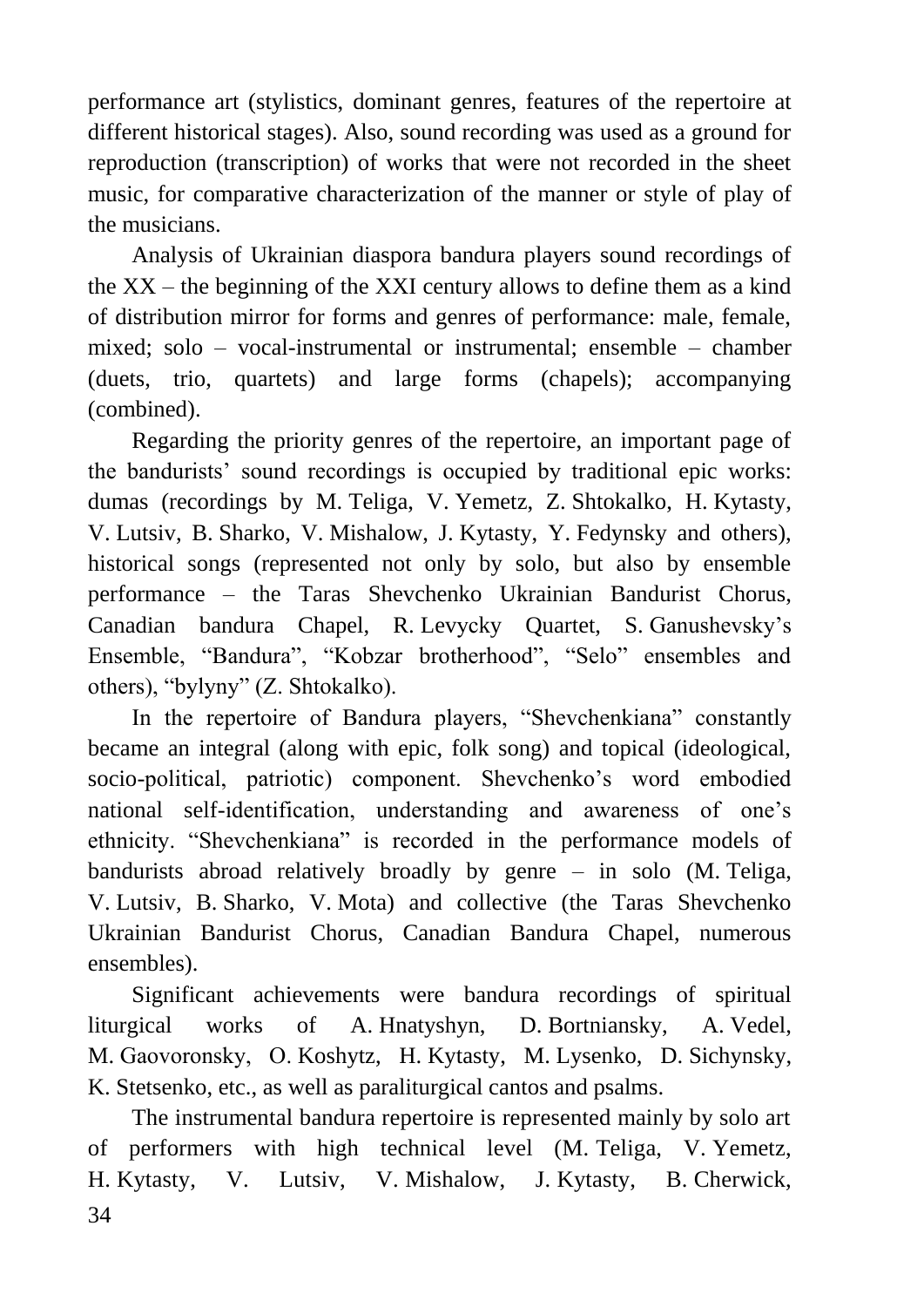Y. Fedynsky, O. Herasymenko-Oliynyk, Y. Petliura, etc.), representing the chromatic and diatonic instruments of the Kyiv and Kharkiv schools of playing, as well as traditional popular dance plays, improvisations, and widespread academic genres – sonata, concerto, virtuoso plays, in including piano or symphonic accompaniment (chapel) orchestra. Bandura is also considered as a specific timbre in an ensemble with violin, string quartet, flute, lyre, cymbals, percussion and electronic instruments. The traditional sound of the bandura as an accompanying instrument to the solo voice in the audio recordings of bandura diaspora players is getting a new interpretation – as an instrument accompanying a vocal ensemble (homogeneous or mixed).

The study of the Ukrainian diaspora bandura player collective performance art discography during the studied historical period testified that the ensemble recordings were activated in parallel to the expansion of the Ukrainian bandura units network in the world, most of them being in the second half of the  $XX$  – beginning of XXI century. Among the forms of ensemble recordings, homogeneous vocal-instrumental groups (children, men, to a lesser extent women) are more dominant, less often mixed ones.

The gender specificity of bandura diaspora performance should also be noted, which is also fixed in the recordings. The tradition of solo and ensemble male performance remains a priority throughout the XXth century. Instead, women performance has been more representative of collectiveart in homogeneous and mixed groups since the 1960s ("Bandura Maiden Chapel" – USA, "Bandura" – Poland, etc.). Solo projects are presented by creativity of individual performers with a bright artistic personality (O. Herasymenko-Oliynyk, R. Yawney, O. Friz, A. Ilchuk, N. Gudziy, etc.).

The performance styles formation, which was manifested in the selection of the repertoire for recording, revealed their focus on both the internal signs of kobza playing and singing (national) and external (nonnational, non-Ukrainian artistic environment).

# **SUMMARY**

The proposed study deals with the analysis of the Ukrainian diaspora bandura players recording dynamics during the  $XX$  – the beginning of the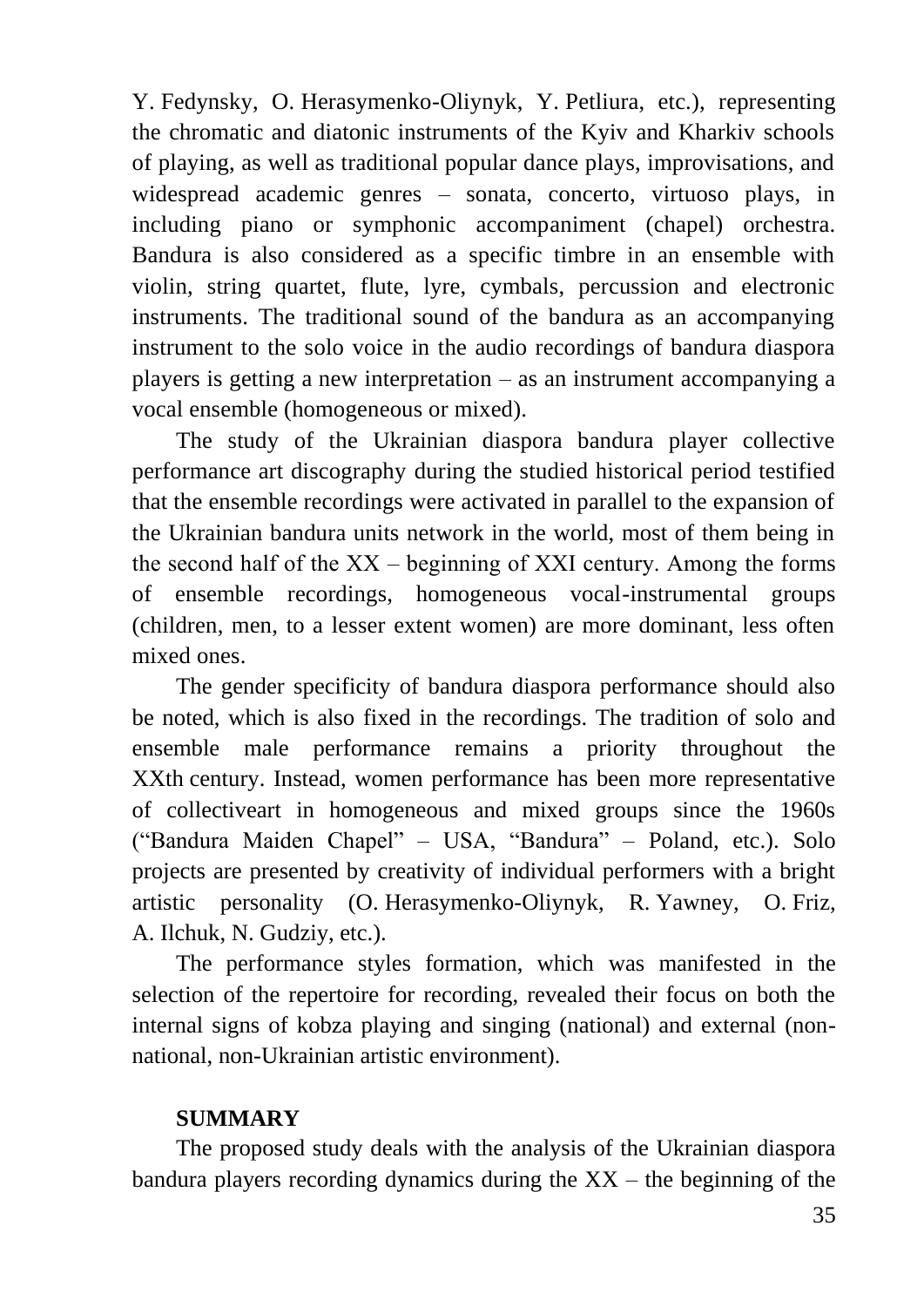XXI century. The reflected dynamics of both general technologies of preservation and reproduction of performing achievements, as well as artistic achievements of Ukrainian units abroad in different periods of development, professional growth of their representatives, in particular quality of playing technique and singing, specifics of instruments, dominance of playing genres, repertoire priorities. In the conditions of emigration, the recording became a necessary form of collective performance fixation (including various compositions), the development of their repertoire, stimulated not only music-critical (reviews and reviews), but also advertised concert-performing activities.

# **REFERENCES**

1. Дутчак В. Аудіотворчість бандуристів української діаспори. *LAUDATIO: Ювілейна збірка наукових статей на пошану професора Юрія Ясіновського*. Львів: Видавець Т. Тетюк, 2014. С. 235–245.

2. Дутчак В. Бандурне мистецтво українського зарубіжжя [монографія]. Івано-Франківськ: Фоліант, 2013. 488 с. + 72 іл.

3. Дутчак В. Г. Виконавські моделі в аудіографії та відеографії бандуристів українського зарубіжжя. *Вісник Прикарпатського університету. Мистецтвознавство.* Вип. 26–27. Івано-Франківськ: ДВНЗ «Прикарпатський університет імені В. Стефаника», 2012–2013. С. 166–173.

4. Дутчак В. Звукозаписи епічного репертуару бандуристами українського зарубіжжя. *Вісник Прикарпатського університету. Мистецтвознавство*. Вип. 21–22. Івано-Франківськ: Прикарпатський національний університет імені Василя Стефаника, 2011. С. 257–263.

5. Дутчак В. Форми, жанри і стилі виконавства в бандурному мистецтві українського зарубіжжя: звукове відтворення. *Етнос і культура*. Івано-Франківськ: Вид-во Прикарпат. нац. ун-ту ім. В. Стефаника, 2011–2012. № 8–9. С. 140–146.

6. Карась Г. Музична культура української діаспори у світовому часопросторі ХХ століття [монографія]. Івано-Франківськ: Тіповіт, 2012. 1164 с.

7. Клименко І. Дискографія української автентичної етномузики: проблеми першопрохідця. *Вісник Львівського ун-ту. Серія Філологія*. В. 43. Львів, 2010. С. 272–293.